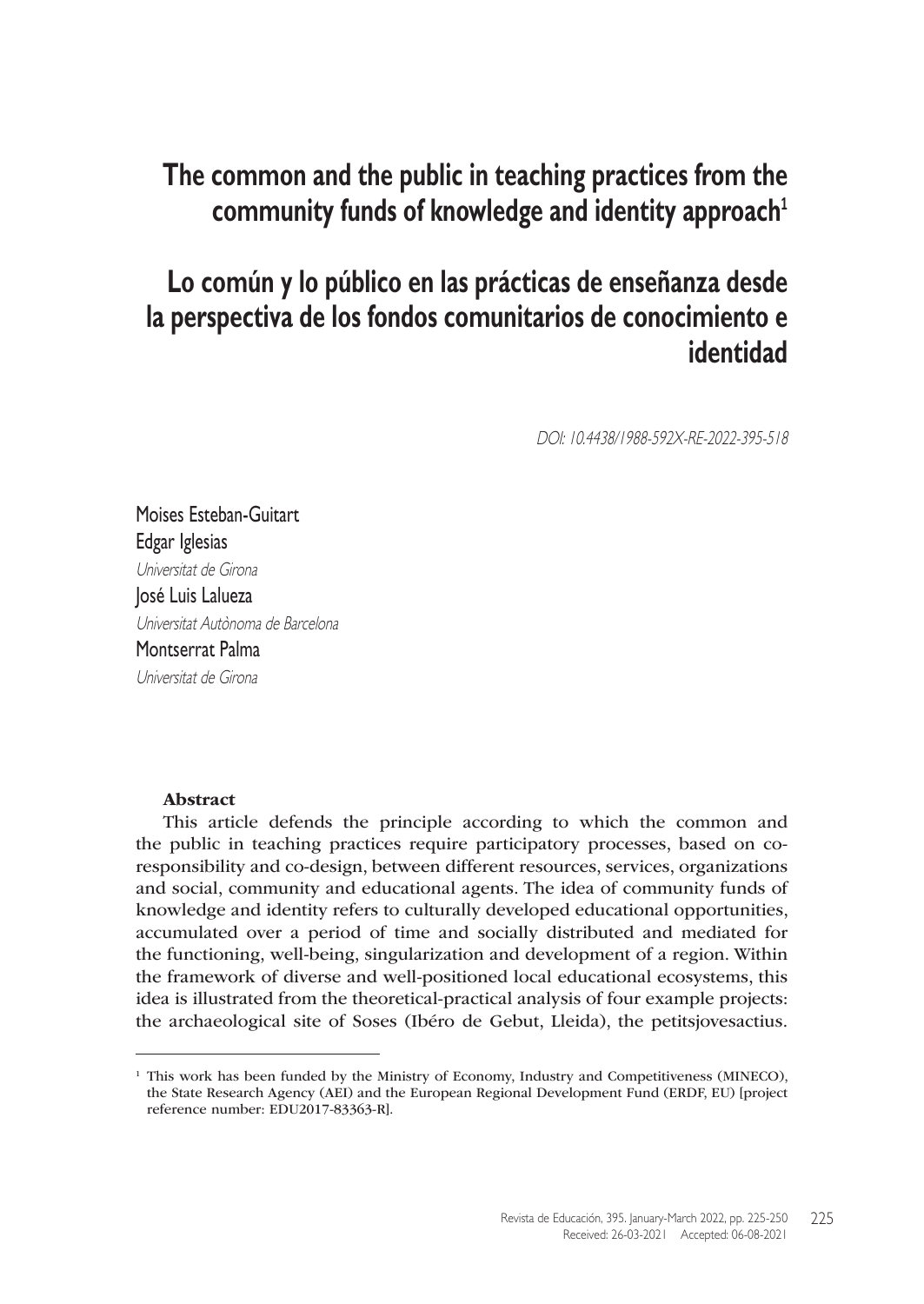[org](petitsjovesactius.org) web page, involvement in the arts by a primary school and, finally, a youth radio project to redefine relations between an institute-school and the Bon Pastor neighbourhood in Barcelona. The experiences analysed are presented as a hybrid between innovation and research, since they are oriented towards goals previously defined by the educational agents of the community (outside the school) consistent with their interests. At the same time, they are models that can be evaluated for the research in the context of their application. We conclude that certain characteristics and conditions favour the projects and educational experiences analysed. Among these, we noted that co-participation and codesign processes are necessary, which entails recognizing the set of educational opportunities, both inside and outside the school. That is, learning throughout life. Also, its experiential base, since these types of educational practices are characterized by acting, doing and experimenting, configuring a broad learning system in constant development.

*Key words:* community education, education and culture, school community relationship, funds of knowledge, funds of identity.

#### Resumen

En este artículo se defiende la tesis según la cual lo común y lo público en las prácticas de enseñanza requiere de procesos participativos, basados en la corresponsabilidad y el codiseño, entre distintos recursos, servicios, organizaciones y agentes sociales, comunitarios y educativos. Se sugiere la noción de fondos comunitarios de conocimiento e identidad para hacer referencia a oportunidades educativas culturalmente desarrolladas, históricamente acumuladas y socialmente distribuidas y mediadas para el funcionamiento, bienestar, singularización y desarrollo de una determinada región. En el marco de ecosistemas educativos locales diversos y situados, se ilustra dicha noción a partir del análisis teórico– práctico de cuatro ejemplos-proyectos: el yacimiento arqueológico de Soses (Poblado Ibéro de Gebut, Lleida), la página web "[petitsjovesactius.org"](petitsjovesactius.org), la intervención artística de un centro público de educación infantil y primaria y, finalmente, un proyecto de radio juvenil en la redefinición de las relaciones entre un instituto-escuela y el barrio del Bon Pastor en Barcelona. Las experiencias analizadas se presentan como un híbrido entre la innovación y la investigación, puesto que se orientan a fines previamente definidos por los agentes educativos de la comunidad (más allá de la escuela) en coherencia a sus intereses. Al mismo tiempo son modelos evaluables para la investigación en su contexto de aplicación. Se concluye considerando ciertas características y condiciones favorables al desarrollo de los proyectos y experiencias educativas analizadas. Entre otras, se señala que se requiere de procesos de coparticipación y codiseño, lo que conlleva reconocer el conjunto de oportunidades educativas, tanto dentro como fuera de la escuela. Es decir, aprender a lo largo y ancho de la vida. También, su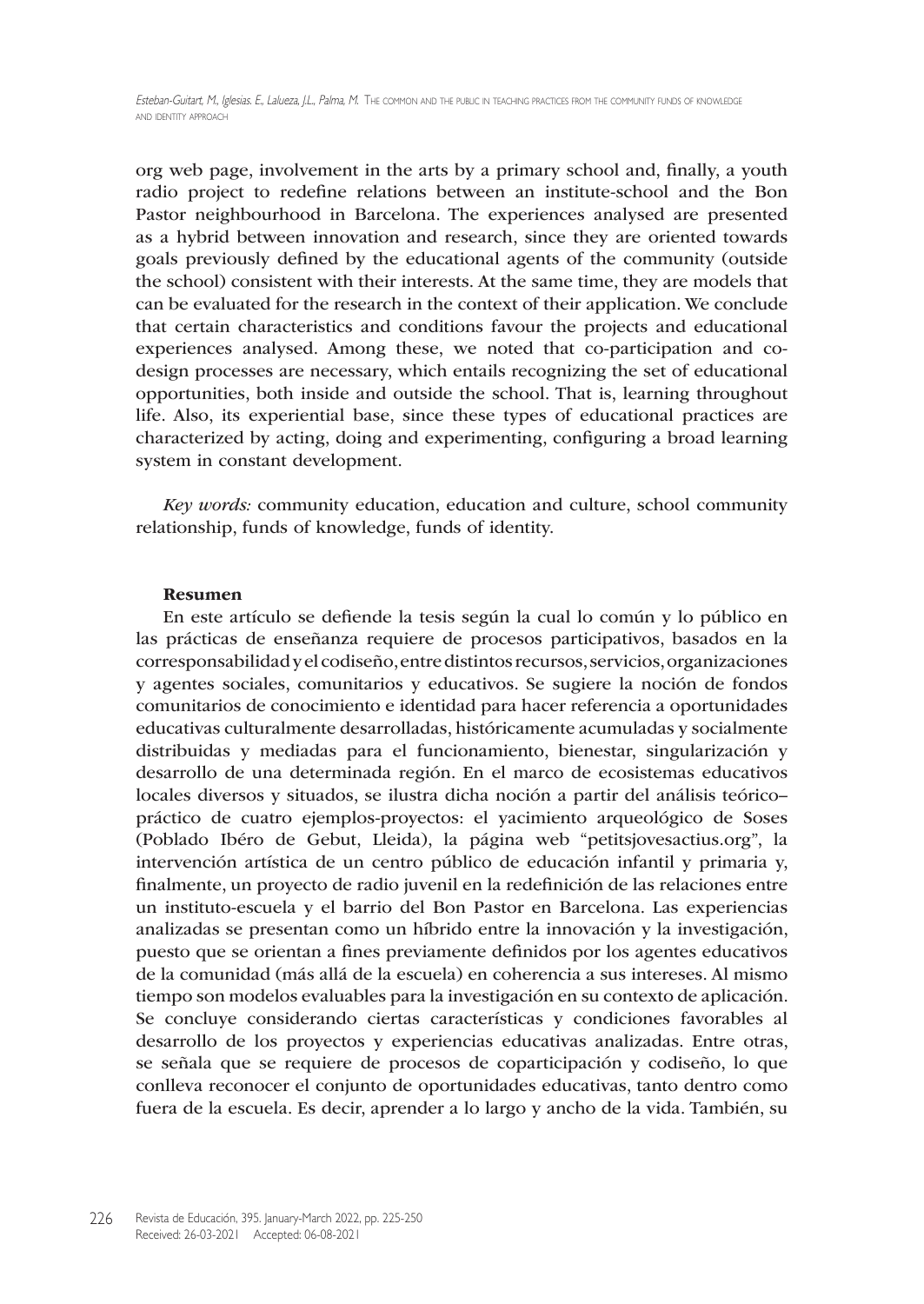base experiencial, ya que este tipo de prácticas educativas se caracterizan por el actuar, hacer y experimentar, configurando un sistema de aprendizaje amplio en constante desarrollo.

*Palabras clave:* educación comunitaria, educación y cultura, relación escuela– comunidad, fondos de conocimiento, fondos de identidad.

#### **Introduction**

Traditionally, it is the school that has been entrusted with the dual mission of equipping people with those intellectual, social, affective and cultural artefacts – such as language, mathematics, science or the arts –that will allow them to be incorporated into human groups (socialization function), as well as developing biographical life projects (individualization function) (Bruner, 1997; Coll, 2004; Vila & Esteban-Guitart, 2017). In reality, we can distinguish a dual purpose linked to *learning how to be* and *learning where to be*. By *learning how to be*, we refer to the contribution in the profession of learning, the identity of a learner, that is, the recognition we have of ourselves as learners, and the ability to develop ourselves in teaching and learning situations (Coll & Falsafi, 2010; Engel & Coll, 2021). While by *learning where to be*, we refer to the ability to function in solidarity and critically in the publicprivate sphere of human life (Grau, 2020). That is to say and, in short, the promotion of learning with meaning and personal and social value that lead people to understand each other, and understand, evaluate and intervene critically and competently in the environment, in a broad sense: personal, social and cultural, as well as present, past and future (Coll et al., 2020; Gee & Esteban-Guitart, 2019; Grau, 2020).

The thesis that we defend in this article is that this double mission requires confronting the school practice, and the learner in it, in real life situations, which extend the boundaries of the times and school educational spaces, to incorporate – in alliances based in collaboration, participation and shared responsibility – the public sphere in the construction of common goods. In other words, it is necessary to extend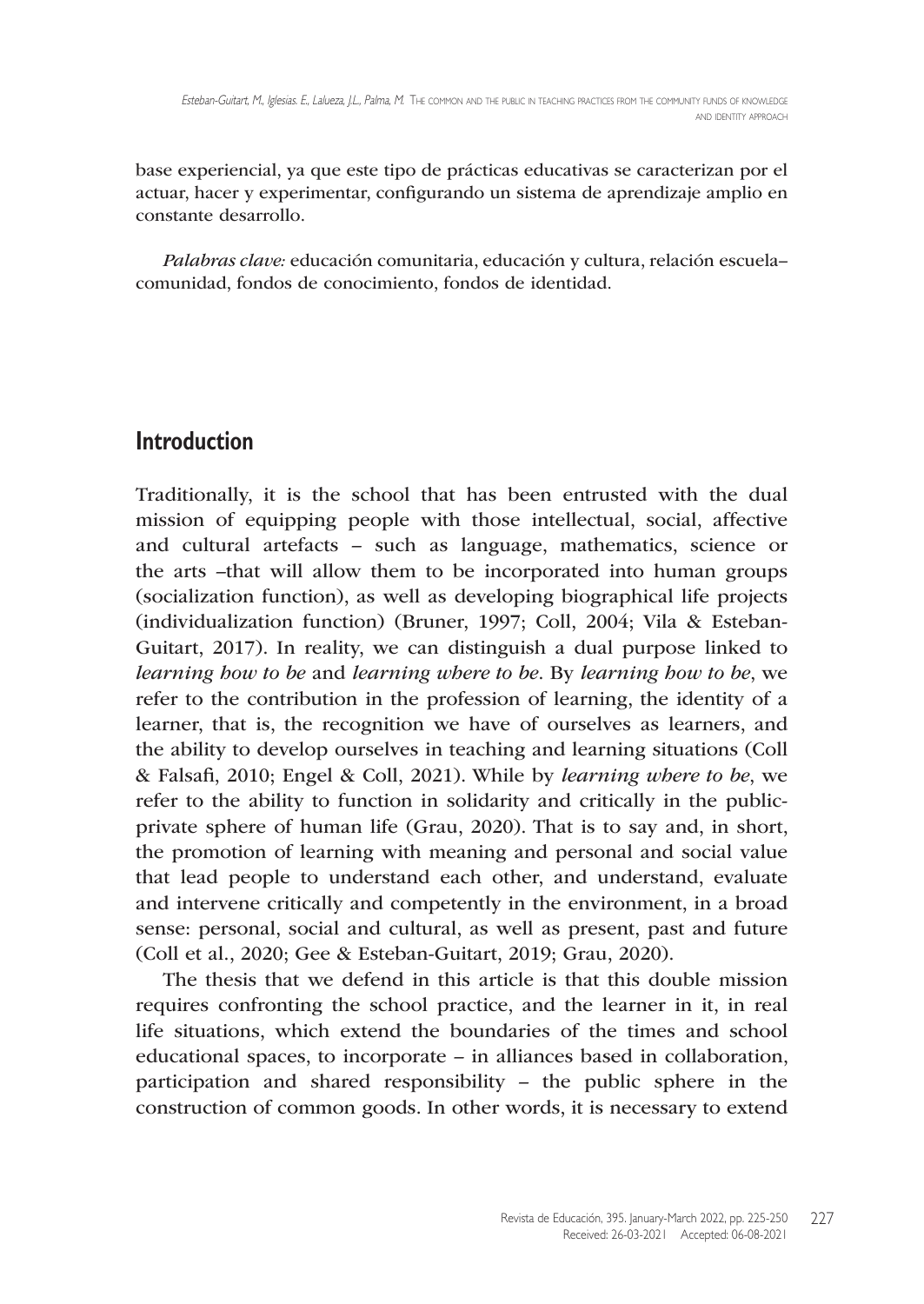the vision that has traditionally encapsulated learning and the educational phenomenon to the school institution, being as it is a totally necessary agent, to assume the situated, distributed and potentially connected character of both educational practices and educational practices, as well as the learning processes (Iglesias et al., 2020).

In this sense, we defend the need to incorporate other areas of life, social and community contexts, in school practice based on processes of co-responsibility and co-design. This leads us to the notion of "local educational ecosystems" (Plana, 2018) as spaces where it is possible to articulate shared, common spaces in teaching and learning. Local educational ecosystem being understood as the creation of a participatory network or alliance that incorporates different actors, services, equipment, resources and social, community and educational opportunities to identify learning needs, as well as to jointly develop educational actions. This approach is in tune with the distinction of ecosystems proposed by Hannon et al. (2019) since ecosystems focused on the generation of learning are configured from the participation of educational centres and other organizations, adopting different formulas and creating new learning opportunities. As elements that guide their analysis (Iglesias & Esteban-Guitart, 2020), it is important to pay attention, among other things, to their *diversity*, since they are built and developed from multiple agents, profiles and roles; its *governance* since educational resources must be distributed; or to its *flexibility*, since the framework of action is unique depending on the students, educational centres or organizations in the environment. In short, in this article we defend and illustrate the fact that teaching practices constitute a substantial contribution to the construction of common goods to the extent that they are capable of articulating bonds of trust, exchange and collaboration with other services, agents and social and community actors in relation to a shared project, asset, or artefact.

In particular, in this article we suggest the concept of community funds of knowledge and identity to incorporate the common and the public in school teaching and learning practices, in the more general methodological framework of the creation of local educational ecosystems. After presenting the concept, we illustrate it with regard to four examples that will allow us, at the same time, to suggest some conclusions regarding the characteristics and conditions of possibility and sustainability of educational practices such as those presented here.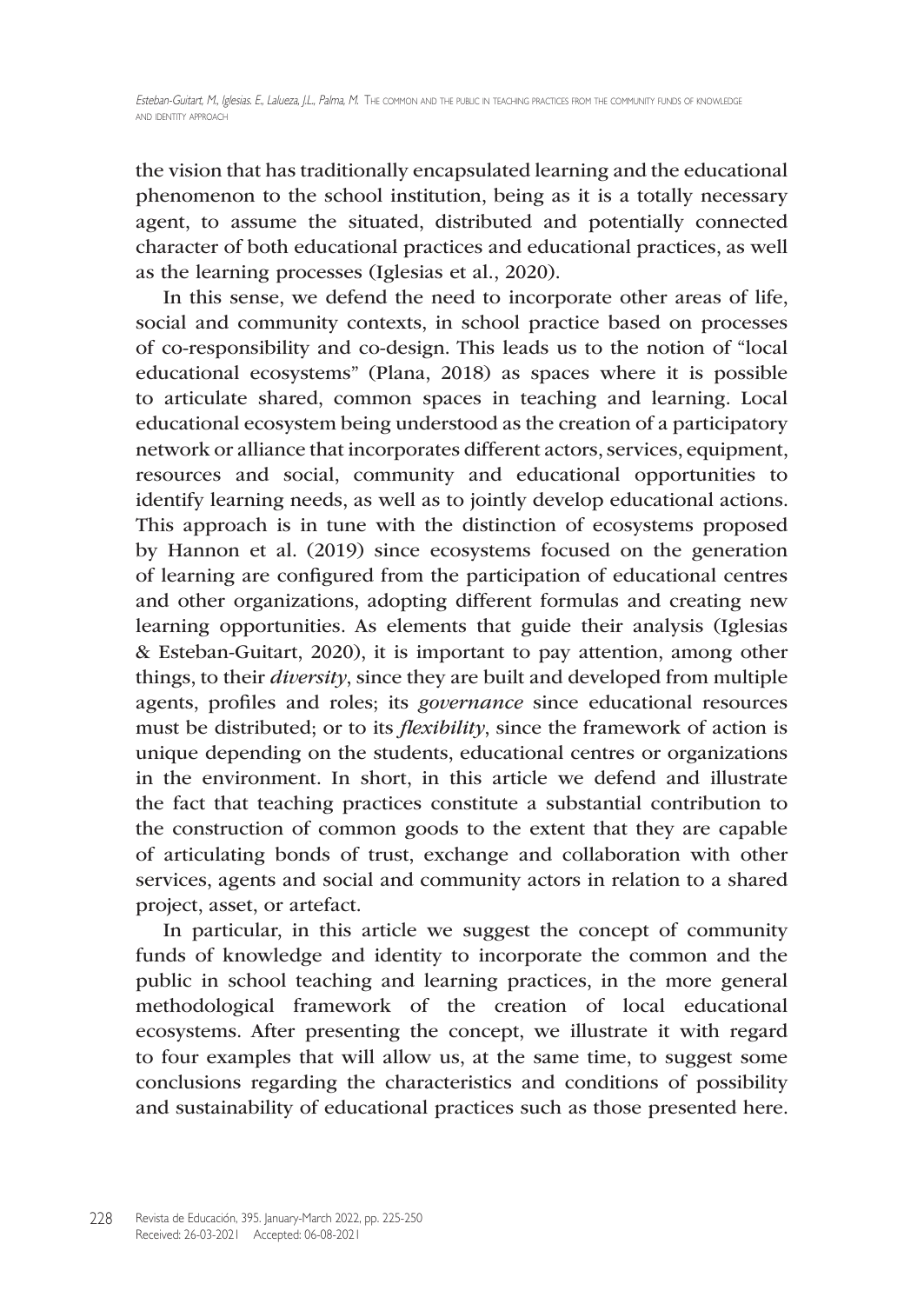These case examples have been selected based on the following two criteria. In the first place, they empirically illustrate the notion of a local educational ecosystem based on the participation in a common project by different agents, actors and social, educational and community services. Second, they are articulated around the same artefact, project or common good, which supposes a particular community fund of knowledge and identity, such as a particular natural, archaeological, and cultural heritage.

### **From funds of knowledge to community funds of knowledge and identity**

The sociocultural approach to funds of knowledge was initially developed in Tucson, Arizona (USA), in order to propose both a theory and a methodology from which teachers can document the knowledge and skills of the families of their students to represent and recognize themselves as competent (Moll et al., 1992). In this sense, funds of knowledge are understood to be: "the culturally developed and historically accumulated bodies of knowledge and skills essential for the functioning and wellbeing of the family or individual" (Moll, 1997, p. 47).

The purpose is to dismantle the perspective of the deficit according to which certain students, and families, would supposedly be characterized by a host of social, economic, intellectual, linguistic, etc. deficiencies. On the contrary, it is argued that all families, beyond their diversity and varied casuistry, have strengths, skills and knowledge. The challenge consists in documenting them empirically and linking them to the curriculum and pedagogical practice of teaching and learning (Esteban-Guitart & Saubich, 2013; González et al., 2005; Lorenzo et al., 2020; Llopart & Esteban-Guitart, 2018).

For this purpose, a study group was organized. This group comprised university professors and researchers who acted as a scaffold for the entire process of implementation of the approach (Esteban-Guitart et al., 2018). At first, a phase of training and familiarization with the concept and practice of knowledge funds was developed. Subsequently, a methodological phase was undertaken to carry out visits to the students' homes to identify their funds of knowledge. It is considered that visits to the students' homes are practices that allow the approach, assessment and the acquisition of knowledge regarding the life context of the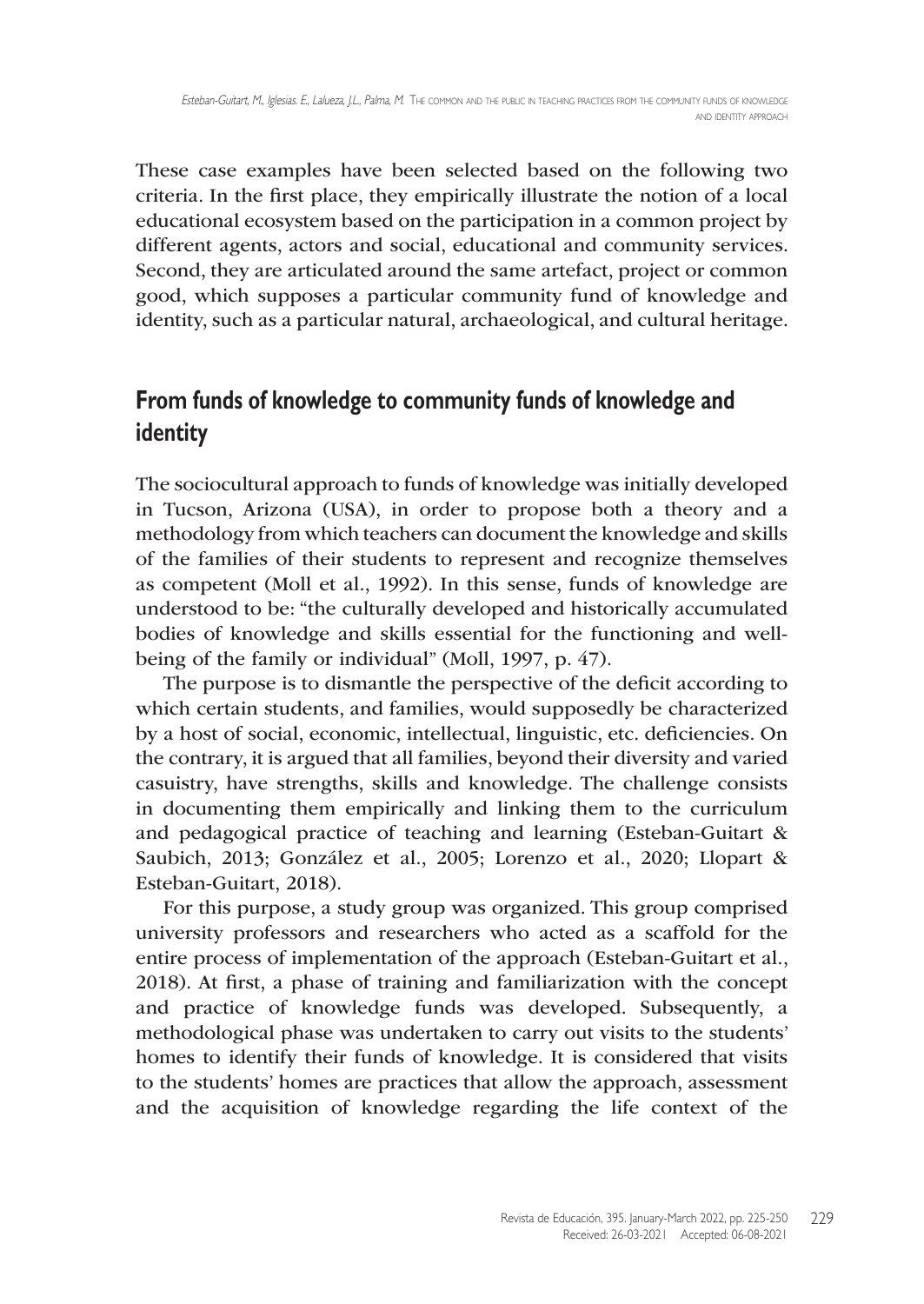student and their family. Transcending the traditional tutorials as the only way of a teacher-family exchange that normally is reduced to superficial exchanges linked to the student's school performance, with on the other hand, power relations very marked by the educational-school institution (Rodriguez, 2013). On the contrary, it is argued that it is necessary to establish bonds of mutual trust with families through knowledge and recognition of their particular social, historical and cultural conditions of life. Additionally, the home is conceptualized, anthropologically, as a testimony and a distributed artefact of the knowledge, skills, relationships and significant practices of the family (Llopart et al., 2017). The objective of the visits is in no case to judge or evaluate, but rather to identify significant practices and experiences in the life of the family unit – competences and activities related to gardening, repair, religion, medicine, multilingual competence, etc. –To incorporate and link them to pedagogical and curricular practice.

Finally, in the context of the study group, considered a community of practice (Esteban-Guitart et al., 2018), it is discussed the way to link teaching practice and pedagogical and curricular objectives with the funds of knowledge identified through the visits made (Llopart et al., 2017). For example, after identifying funds of knowledge linked to the care of farm animals, a transversal activity was designed, in primary education, that incorporated linguistic objectives –through multilingual texts according to the different mother tongues of the students and families–, as well as linked to biological sciences. In particular the classification of animals according to what they eat, the ability to differentiate between oviparous and viviparous animals, or to discover the benefits and products obtained from farm animals. This activity incorporated, among other actions, a visit to a farm where one of the students' parents worked (Jovés et al., 2015). In another example, after identifying oral tradition as a fund of knowledge in Punjabi Sikh families in an elementary school in Canada, the same students documented stories about the lives of their grandparents and grandmothers in India to turn them into picture books used as pedagogical and cultural resources by teachers in the school context (Marshall & Toohey, 2010).

Different evaluations show benefits derived from the implementation of this approach in improving school performance, based on more contextualized and meaningful learning; a better understanding of the living conditions and experiences of students and their families, as well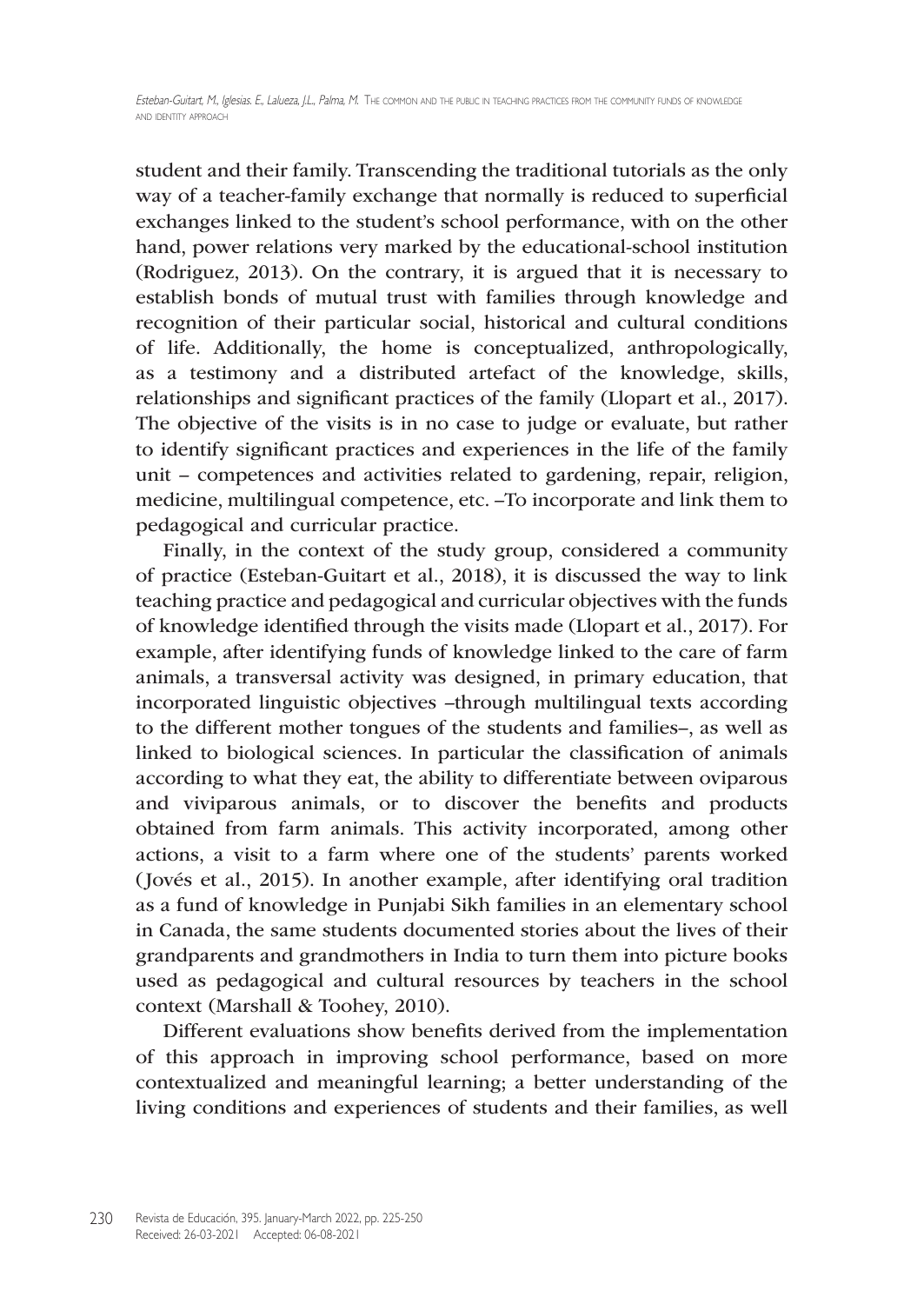as the improvement of family-school relations, as the most outstanding aspects (Llopart et al., 2018; Volman & Gilde, 2021; Whyte & Karabon, 2016). However, despite its vocation and community orientation (Moll, 2019), the approach has basically been reduced to the scope of the skills, relationships and knowledge available in the different families. Here we suggest an expansion of this framework to incorporate resources, services, equipment and social and community agents considered as funds of knowledge and identity (see Table 1).

We assume, in fact, a link between knowing and being in the sense that learning entails an identity transformation (Gee & Esteban-Guitart, 2019; Esteban-Guitart, 2021; Esteban-Guitart & Moll, 2014; Ligorio, 2010). That is, a person becomes more capable of carrying out a certain action, for example "becoming a teacher" and, at the same time, acquires or constructs certain positions and identity discourses linked to said profession, "identifies himself or herself as a teacher" in a certain way. That is why we speak of funds of knowledge, as well as funds of identity, as they are part of the same learning process (Esteban-Guitart, 2012; Esteban-Guitart & Moll, 2014, Esteban-Guitart & Saubich, 2013).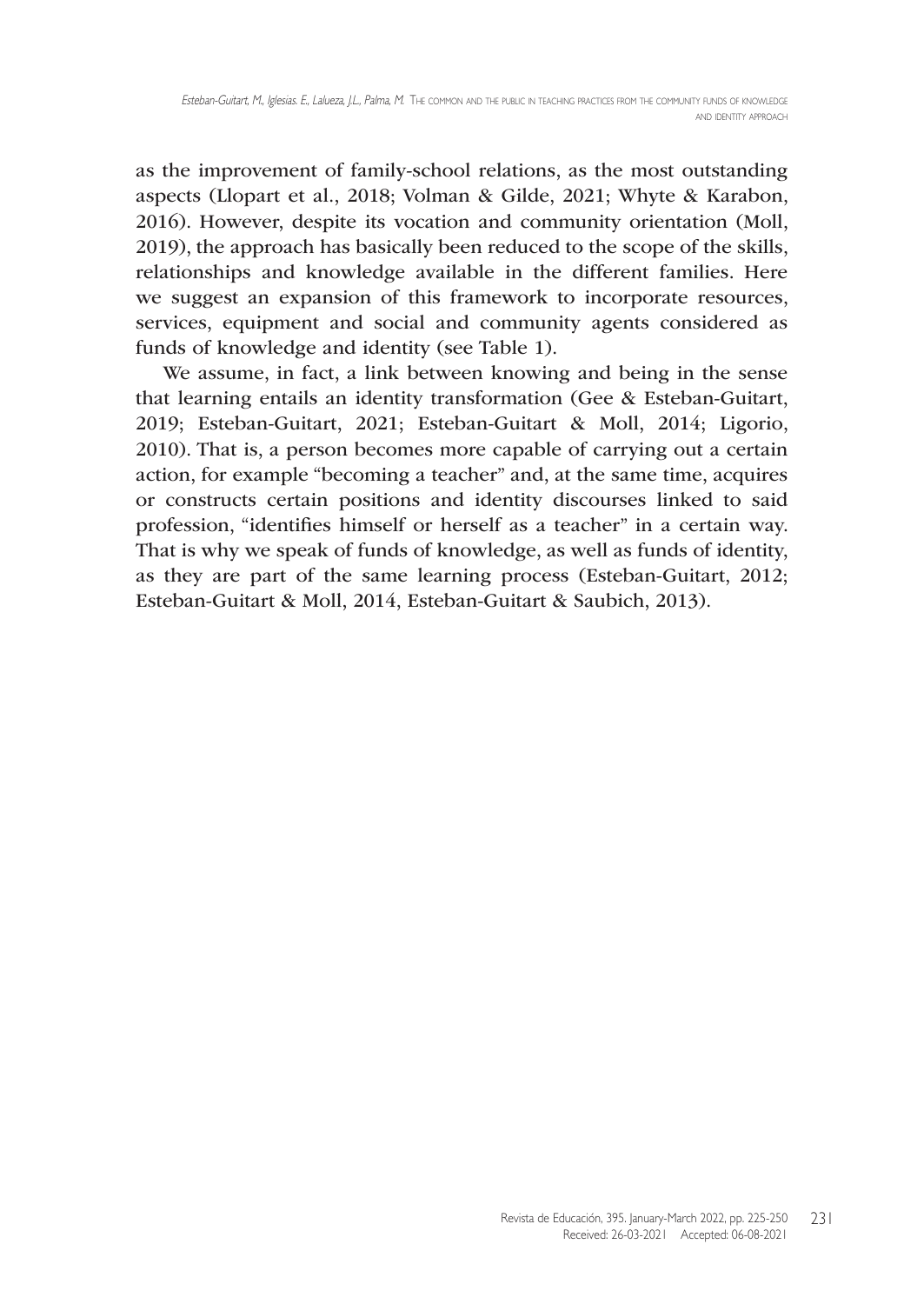|                                              | <b>Funds of knowl-</b><br>edge                                                                                                                                                                                    | <b>Focus</b>                                                                              | <b>Community funds</b><br>of knowledge and<br>identity                                                                                                                                                                                                                      | <b>Focus</b>                                                                                           |
|----------------------------------------------|-------------------------------------------------------------------------------------------------------------------------------------------------------------------------------------------------------------------|-------------------------------------------------------------------------------------------|-----------------------------------------------------------------------------------------------------------------------------------------------------------------------------------------------------------------------------------------------------------------------------|--------------------------------------------------------------------------------------------------------|
| <b>Definition</b>                            | Repertoire of<br>cultural and intellec-<br>tual resources (skills,<br>ideas, knowledge)<br>that a family has,<br>accumulates and uses<br>to maintain its well-<br>being, development<br>and quality of life.      | Resources<br>in the family<br>environment                                                 | Geographical-cultural<br>spaces, physical-<br>symbolic artefacts,<br>social and community<br>organizations, agents<br>or institutions that<br>through networking<br>with schools become<br>educational opportuni-<br>ties and resources for<br>teaching and learning.       | Resources at<br>the commu-<br>nity level                                                               |
| Unit of<br>analysis                          | The home: the family<br>and its social rela-<br>tionships, practices<br>and experiences.                                                                                                                          | Family                                                                                    | The community<br>composed of the dif-<br>ferent organizations<br>and agents of a social,<br>educational or cultural<br>nature in the territory.                                                                                                                             | Community                                                                                              |
| Identifica-<br>tion and<br>interven-<br>tion | Ethnographic analysis<br>of the students'<br>home through visits<br>made by teachers.<br>Linking the cur-<br>riculum and teaching<br>with the resources.<br>knowledge and skills<br>of the students'<br>families. | Ethno-<br>graphic visits<br>at home<br>for their<br>curricular<br>contextual-<br>ization. | Community mapping<br>to identify educational<br>practices, agents,<br>resources and op-<br>portunities in the<br>territory. Creation of<br>an educational alliance<br>(community educa-<br>tional ecosystem)<br>to jointly design and<br>implement educational<br>projects. | Commu-<br>nity mapping<br>of assets<br>for the<br>development<br>of online<br>educational<br>projects. |

TABLE I. Comparison of funds of knowledge and community funds of knowledge and identity

Source: Own production

On the other hand, we distinguish among the community funds of knowledge and identity, the reference to geographical-cultural spaces, physical-symbolic artifacts, social organizations or institutions and community actors or agents. The four aspects may be linked in the same reality. For example, the mountain of Montserrat, in the Bages region, province of Barcelona (Catalunya), simultaneously houses a culturally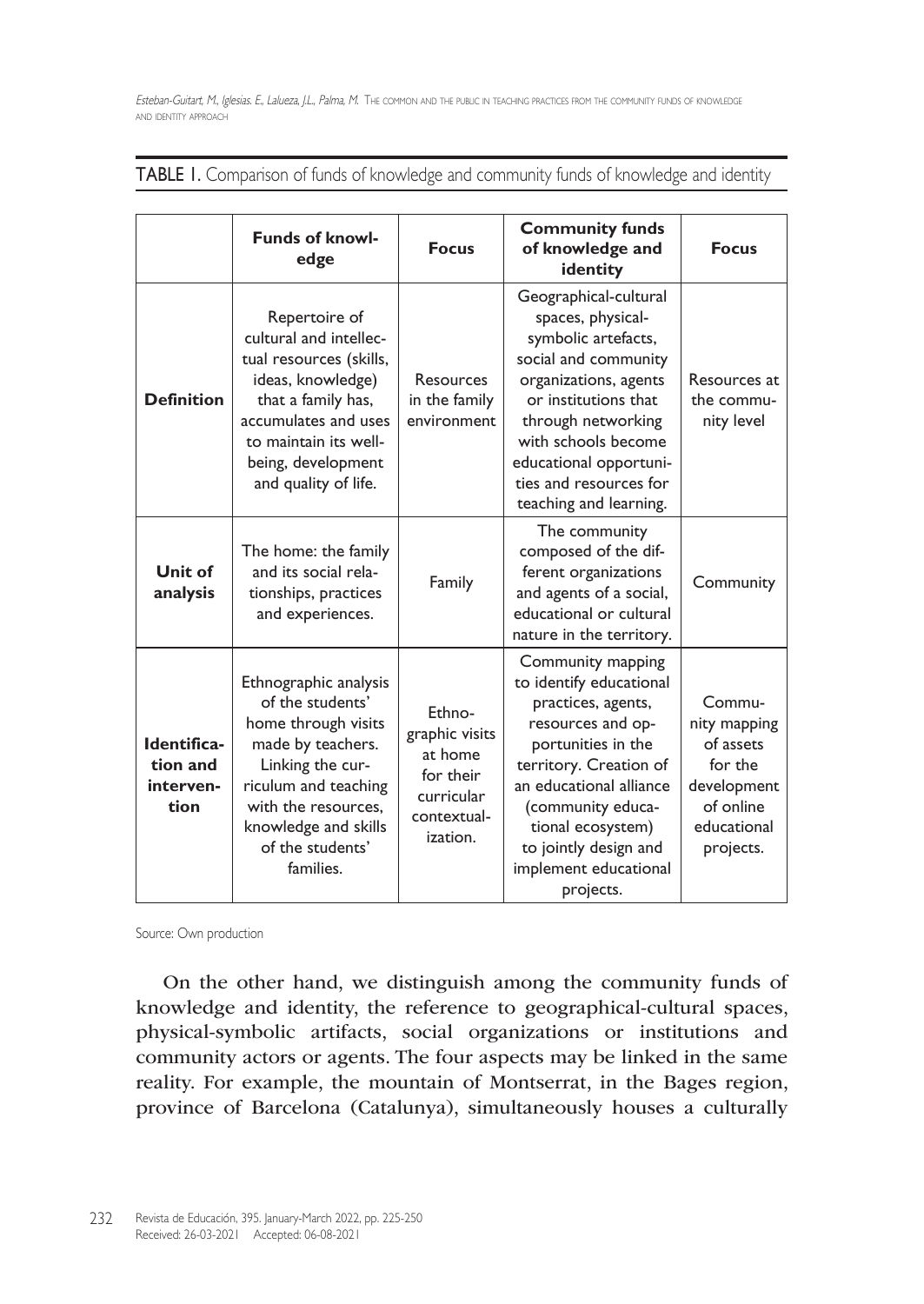configured geographical space, a social institution linked to the Catholic Church (the Monastery of Montserrat), with different devices and artefacts (for example the Virgin of Montserrat, popularly known as "la Moreneta"), as well as a human landscape configured by the local people, for example the "Escolanía", one of the oldest children's choirs in Europe. From the perspective of the community funds of knowledge and identity, this place can be considered as a potential resource, as well as a source of competencies and knowledge, as well as narratives of discourse and identity. However, for this fund of community knowledge and identity to be considered an educational artefact, it needs to be placed within the design and development of what we have previously described as a local educational ecosystem. That is, the alliance and coordination of different actors, services and facilities (school, town hall, families, etc.) to design interdependent educational actions in coherence with a common educational project. In this sense, below, we present four illustrative examples selected from the two criteria set out above.

## **Example 1: The Ibéro de Gebut Village (Soses, Lleida) as a community funds of knowledge and identity**

In 2017, the Jaume Miret school (Soses, Lleida), a public centre for infant and primary education, had a change in management with the aim of developing an educational transformation project towards linking learning environments inside and outside the school centre. This situation coincided at the same time as the excavation work at the Gebut archaeological site, located near the school and led by the "Grupo de Investigación Prehistórica" (Prehistoric Research Group) (GIP) of the University of Lleida. These are the remains of a settlement of the Ilergetes, one of the populations that were part of the Iberian culture during the second half of the 1st millennium BC. In particular, the Iberian settlement of Gebut is estimated to date back to the middle of the 7th century BC.

From this archaeological heritage, a transversal educational project was carried out in which the "Centro de Recursos Pedagógicos del Segrià" (Segrià Pedagogical Resources Centre) was incorporated. This centre belongs to the Department of Education of the Generalitat de Catalunya, the Municipality of Soses, the families of the educational centre, and the Museum of the city of Lleida. In particular, during the 2017-2018 academic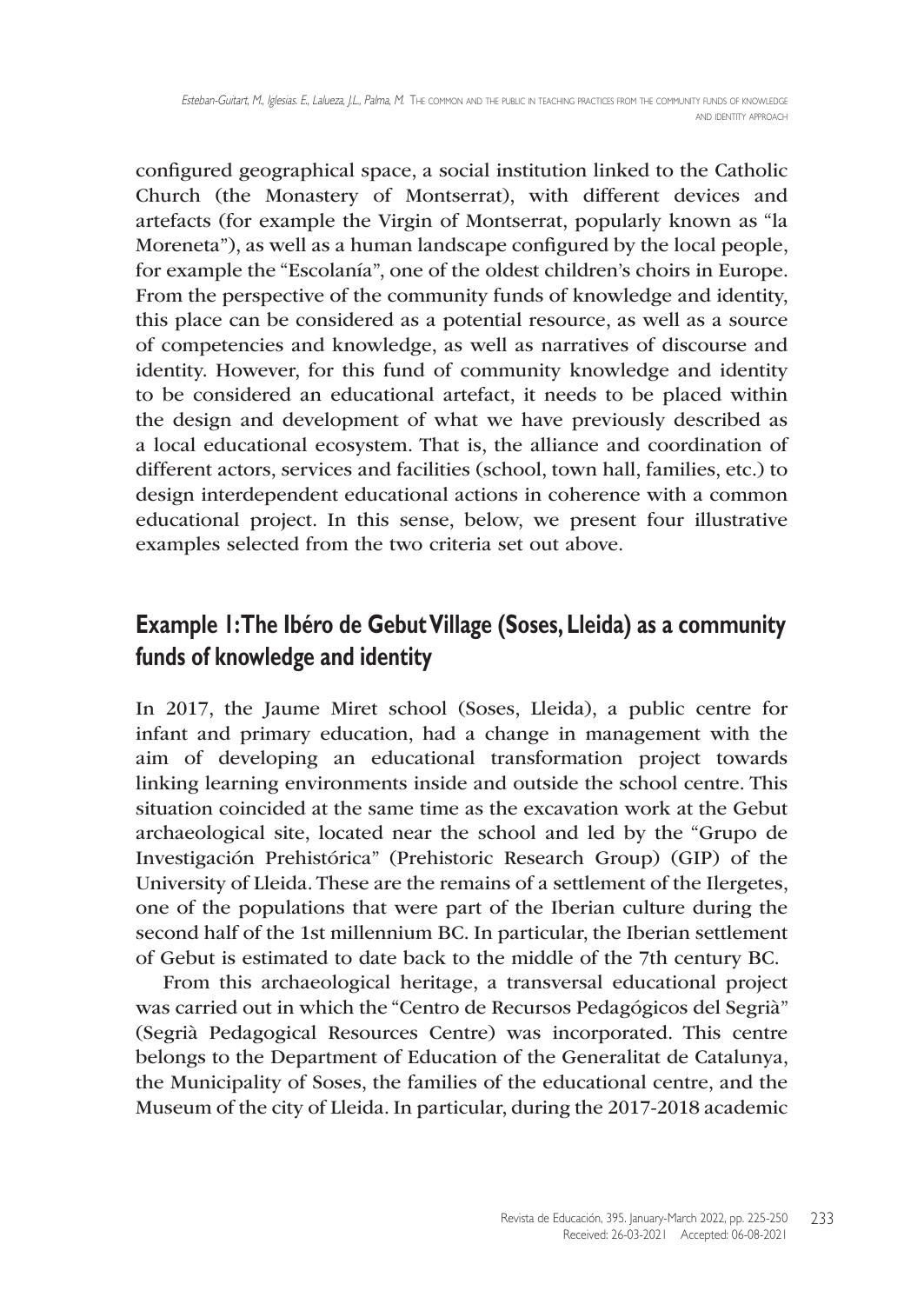year the project was titled "Discovering Gebut" and aimed to explore the Iberian civilization from different teaching and learning activities that included a visit to the Museum of Lleida, stimulated by an educator, as well as to the site itself, conducted by the archaeological team from the University research group (see Figure 2). With the collaboration between teachers and families, different training activities related to the life of the Iberians were carried out, such as a workshop on tagine cuisine, an exhibition of ancient objects or a mythological hunt with clues. It is interesting to mention that one of the workshops was stimulated by students from the Ilerna vocational training centre in Lleida, with a video game that they designed related to the Iberian world.

In the 2018-2019 academic year, the project focused on the exploration in the classroom of different artefacts found at the site, linking them with modern-day objects and thus working on their historical evolution. The grand finale of the project took place in a fair in a street of the municipality, where the work carried out during the course and the achievements and learning achieved was shared with the school population, teachers and the archaeological team of the university, together with families and the general neighbourhood. Another of the activities carried out consisted of the collection of toys for the benefit of a local social organization in a show of solidarity by the infant students. Finally, during the 2019-2020 academic year, the focus was on the role of women throughout history and their link to women in the municipality (Roca, 2020).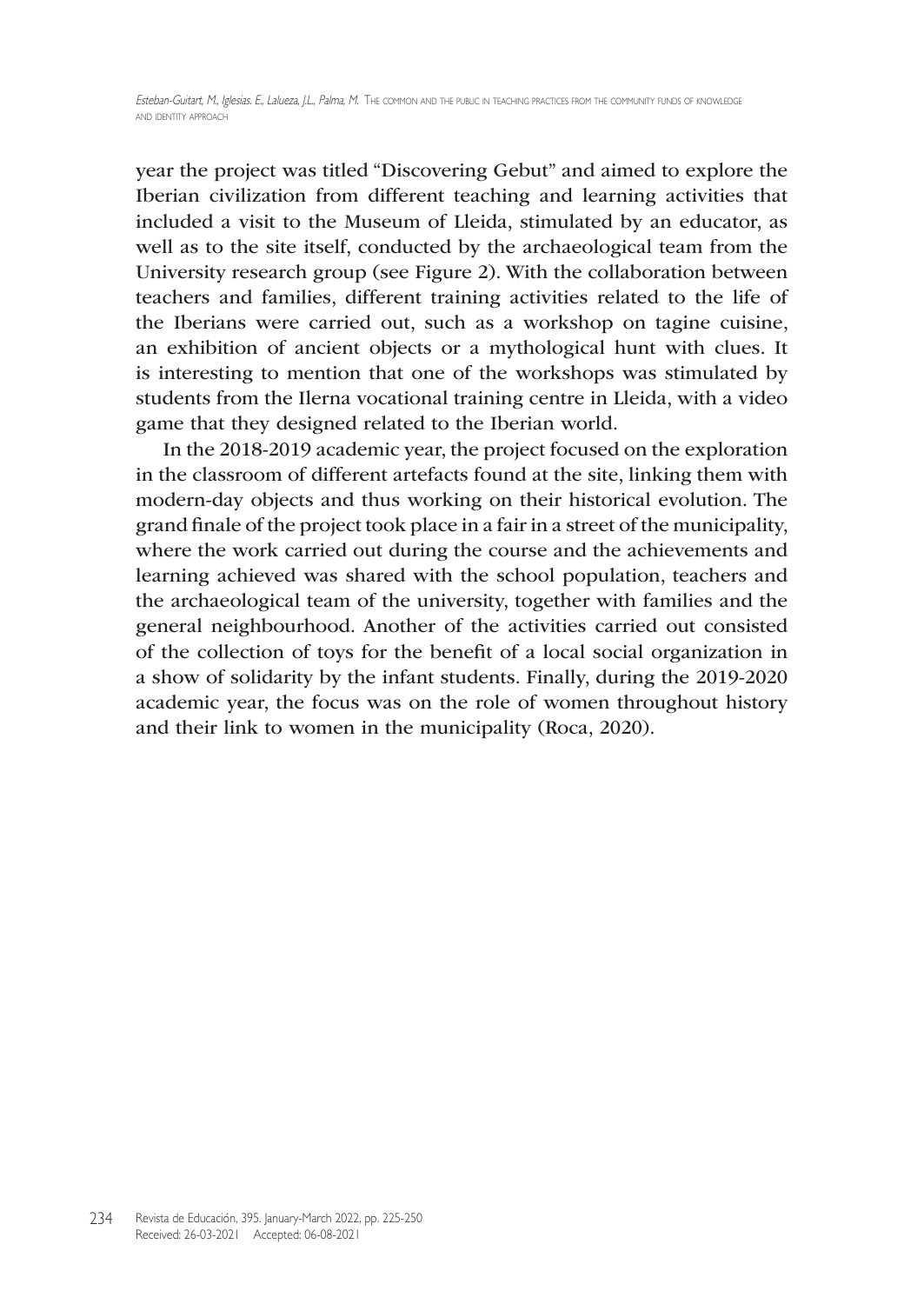**IMAGE I.** Visit by the students from the Jaume Miret de Soses school to the Gebut archaeological site



Source: [https://www.territoris.cat/articulo/pla-d39-urgell/visita-arqueologica-dels-alumnes-lescola-jaume-miret-soses-poblat](https://www.territoris.cat/articulo/pla-d39-urgell/visita-arqueologica-dels-alumnes-lescola-jaume-miret-soses-poblat-iberic-gebut/20180428211518047909.html)[iberic-gebut/20180428211518047909.html](https://www.territoris.cat/articulo/pla-d39-urgell/visita-arqueologica-dels-alumnes-lescola-jaume-miret-soses-poblat-iberic-gebut/20180428211518047909.html)

As a whole, the different activities help gain knowledge of the cultural heritage through the recovery and diffusion of traditions and their own identity; working on different cultural identifications and their historical evolution, as well as incorporating activities to recognize the origin and competencies of the different families in the educational centre. As summarized by the school director, the project allows "networking with different educational agents in the environment, with the common purpose of improving learning opportunities for all students" (Roca, 2020, p. 69).

## **Example 2: "Active little ones". Socially and digitally mediated teaching**

The website [https://www.petitsjovesactius.org](https://www.petitsjovesactius.org ) emerged in the last semester of the 2019-2020 academic year in the situation of home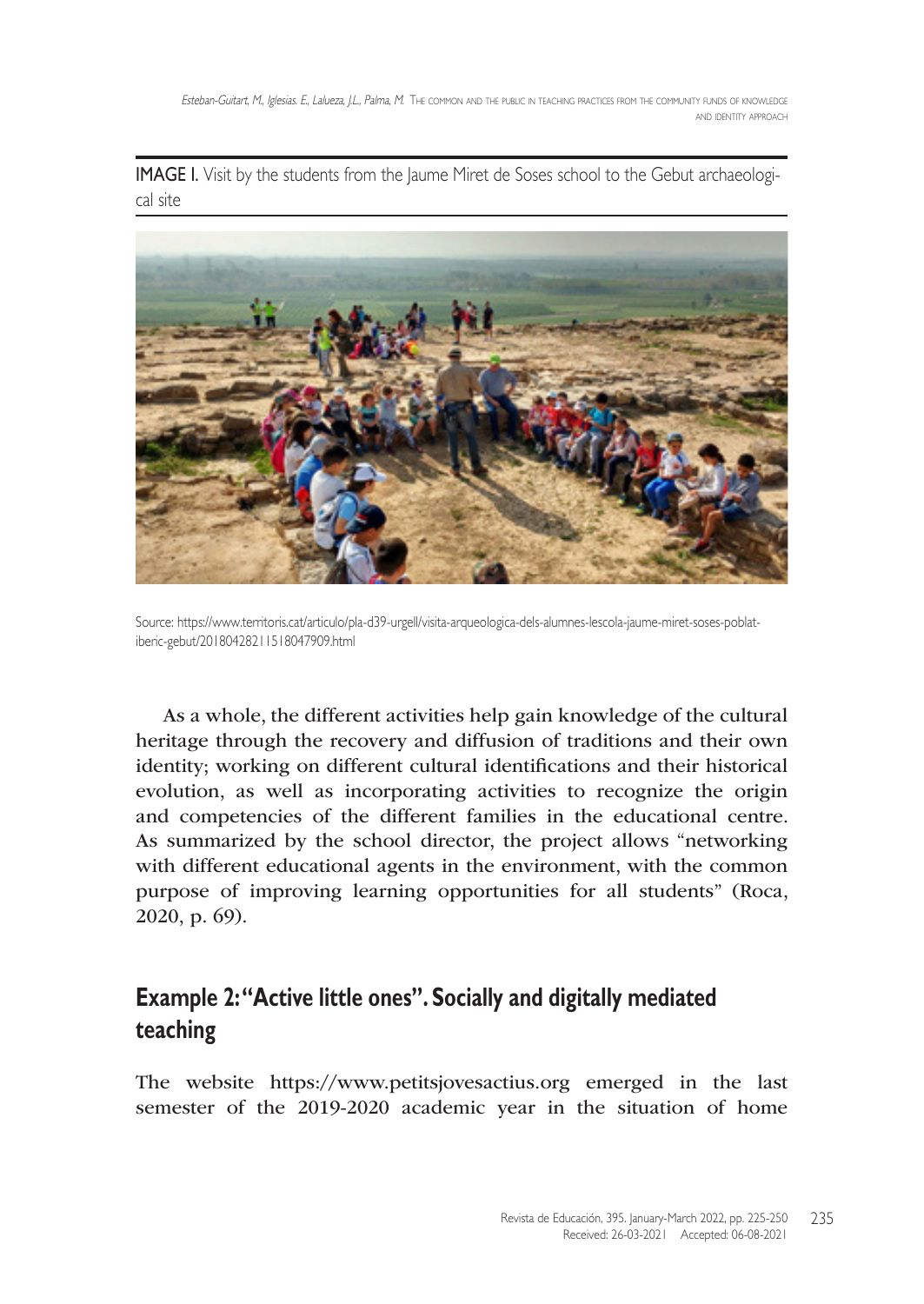confinement due to the Covid-19 Pandemic. It is a digital environment that offers different activities and educational support for the infant, primary and secondary education.

This page is accompanied by different links, to the Arnau Berenguer school and the association of families of the Palau d'Anglesola educational centre, as well as the Instagram channel @petitsjovesactius in which the different activities related to the cultural, artistic and cooking fields are disseminated and crafts, as well as examples of productions, of the apprentices and agents involved (see Image 2). In addition, the website gives visibility to both the volunteers, participating entities, as well as the "Talent Show" activity aimed at recognizing the capacities and competencies of the school population.



Source: [https://www.petitsjovesactius.org](https://www.petitsjovesactius.org )

Specifically, this project arises from the community organization "Voluntariado del Palau - Pequeños Jóvenes Activos" with the collaboration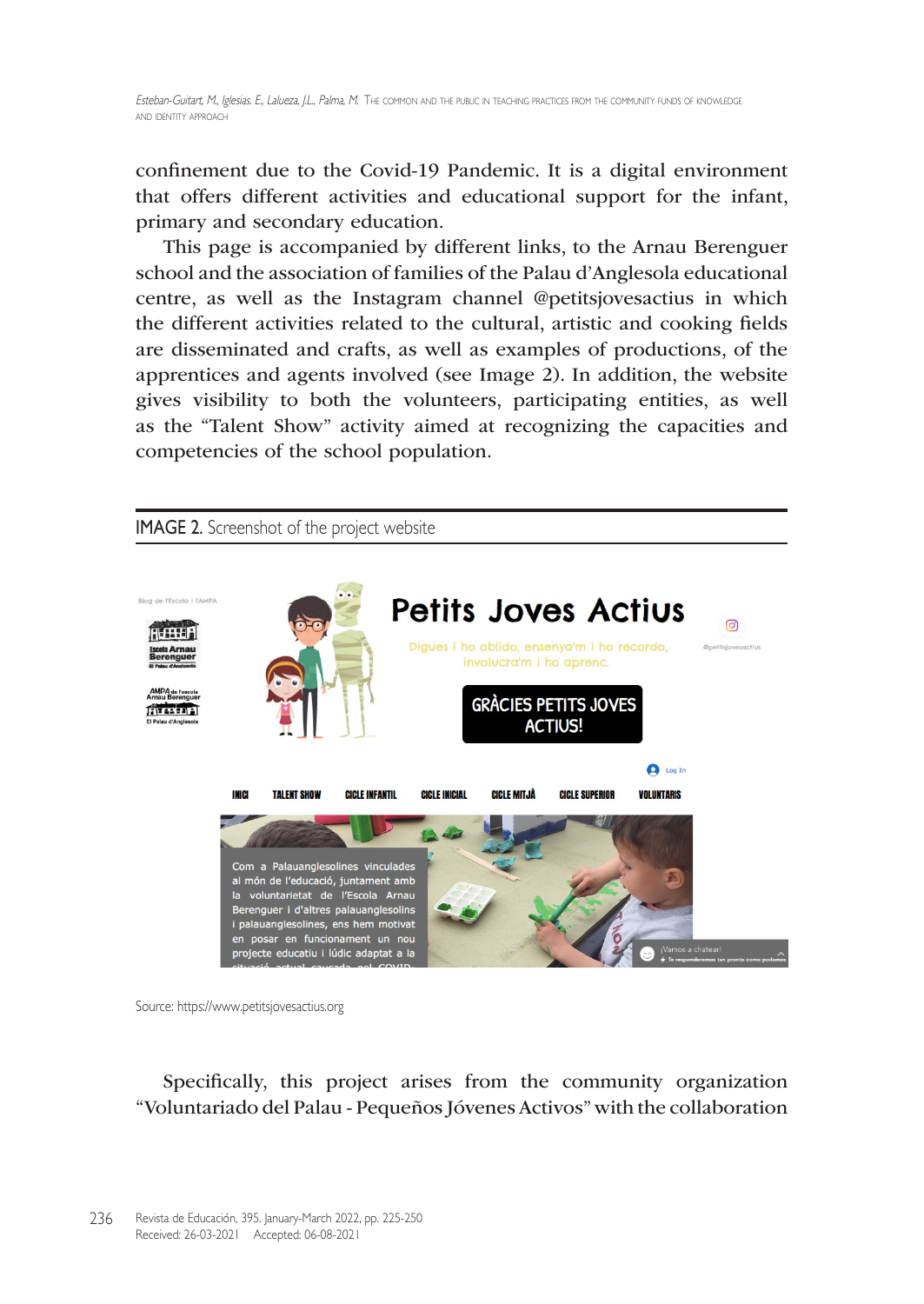of the teaching staff of the Arnau Berenguer infant and primary school (Palau d'Anglesola, Lleida, Catalunya), its parents' association, as well as the collaboration of different entities and agents in the territory that offered different educational activities in the nine weeks when the harshest and most restrictive confinement took place. Specifically, different dynamic, recreational activities were proposed on the website daily, adapted to each educational level, with a leading role for children, with materials that they could easily find at home. Weekly, both municipal entities and the school cook proposed activities. Some of the organizations and social, educational and community actors that participated in this initiative were, among others, the women's association of Palau d'Anglesola, different local artists, the Friends of the (Pilgrim's) Way Association or the senior citizen's residence "Ca la Cileta".

## **Example 3: The contextualization of learning spaces. Art as a pedagogical device**

The initiative "We link the inside and outside through art" was born in the Arc d'Adà public school, in the municipality of Llardecans (Lleida), with a population of 451 inhabitants. Together with the city council and the community, an educational cross-sectional project was planned and implemented in order to combat the depopulation of the municipality through a process of transforming the school. The project began with the incorporation of the local artist Lara Costafreda, a former student of the school, who painted both its façade and the town's nursery (see Figure 3).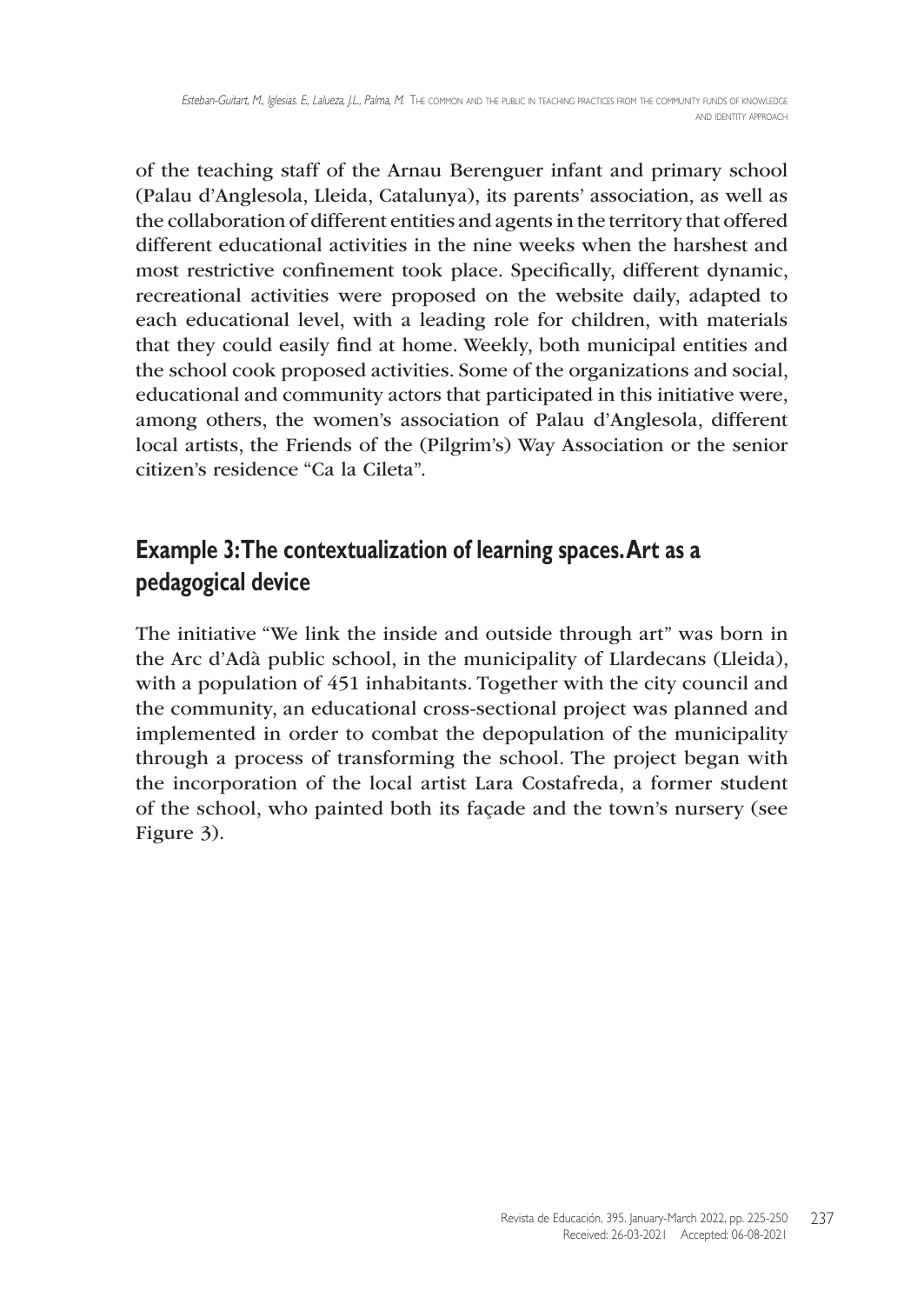**IMAGE 3.** Detail of one of the elements of the school painted by the artist Lara Costafreda



Source: [https://www.segre.com/noticies/cultura/2020/08/27/art\\_per\\_lluitar\\_contra\\_exode\\_rural\\_113576\\_1112.html](https://www.segre.com/noticies/cultura/2020/08/27/art_per_lluitar_contra_exode_rural_113576_1112.html)

These paintings are intended to represent identitary elements that are shared, both by the school and by the municipality; hence the theme of the rural environment and the characteristic flora and fauna of the area. In addition, these murals become a pedagogical, interactive "blackboard" to work on content and skills linked to different learning objectives. In this sense, it should be noted that after observing the paintings, natural environment content was pedagogically worked on. For example, the identification, description and analysis of animals and flora in the area. Later, different extension activities were carried out, such as a representation in watercolours of the paintings, painted by the boys and girls in art classes; an interview with the author about defining creativity, with a subsequent t-shirt printing workshop; an explanation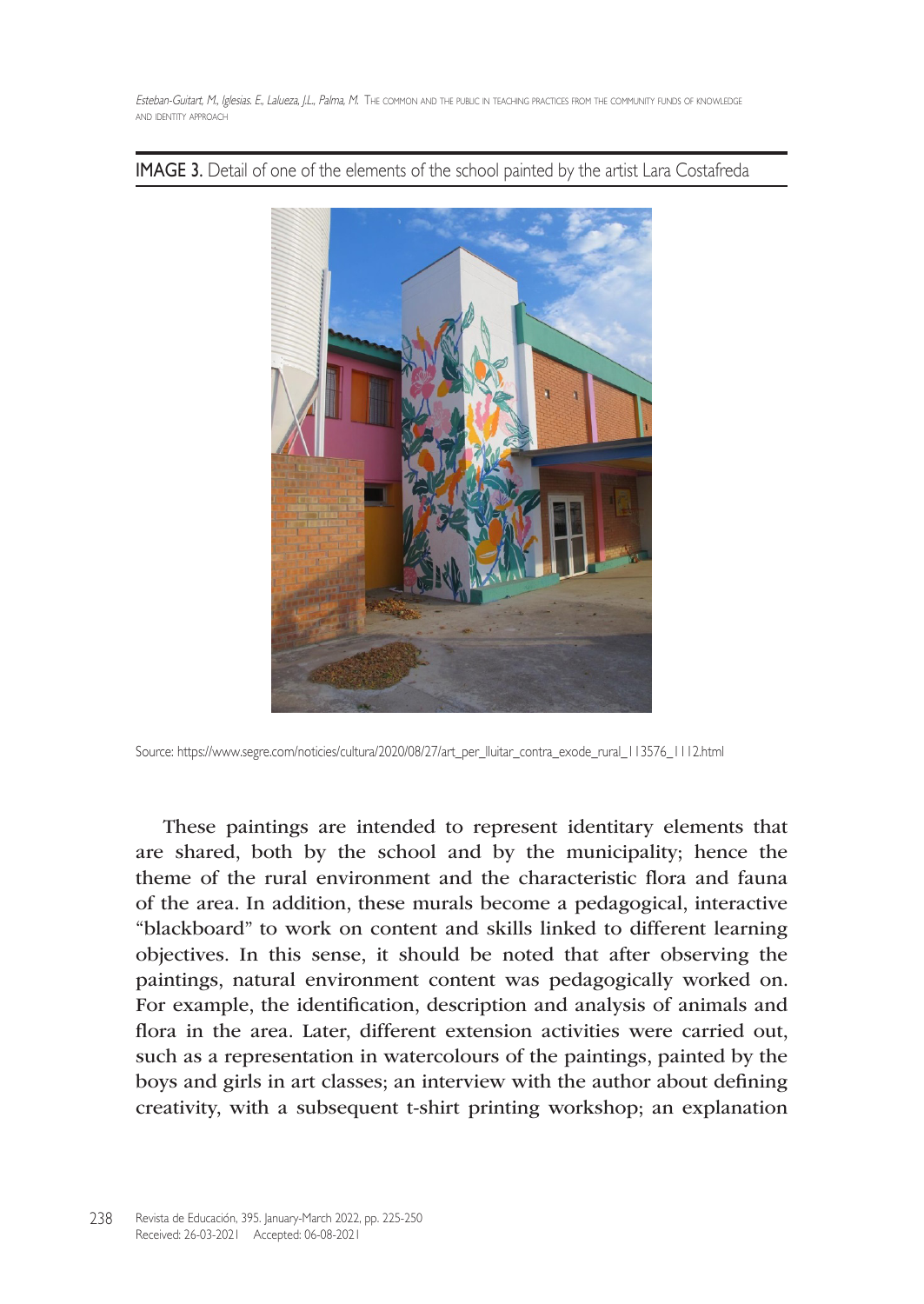by the students from more advanced courses of the characteristics of the animals represented in the murals, or a visit to an exhibition organized by the town council of a local author entitled "readings and textures".

# **Example 4: Youth Radio in rebuilding the relationship between school and neighbourhood**

The Bernat de Boïl public nursery and primary school, in the Bon Pastor neighbourhood of Barcelona, was considered for two decades to be a "highly complex" centre that almost exclusively accommodated students from minority groups and in many cases belonging to families with a high risk of social exclusion. Stigmatized as a segregated centre, the local families and "payas" (n.t. this is a derogatory term used by Gypsies to denote those not of their ethnic kind) of the neighbourhood chose to enrol their children in a subsidized centre or to look for more public centres further away. This stigma was even greater for the institute located on the same street, with just one class per year and limited to "ESO" (lower secondary education), where the failure and dropout rates were among the highest in the city. In 2017, the school authorities agreed to close the secondary school and convert the infant and primary education centre into the El Til·ler primary and secondary school, ranging from three year-olds to 16 year-olds, and seeking to consolidate the relationships that were established between the school, the school population and their families, as a basis to ensure continuity until the end of compulsory education. The teaching team took advantage of this organizational change to promote a new course aimed at ending the stigma and offering the neighbourhood a quality educational proposal, with a special emphasis on the work of art and music education, projectbased teaching and openness to the network of social, educational and cultural entities in the area.

The first year of primary-secondary school began its journey with a 1st year at secondary level in which the new methods were tested. One of the experiences consisted of a Youth Radio project that was aimed at establishing new relationships between the primary-secondary school and its surroundings, the Bon Pastor neighbourhood, and was based on collaboration with a great diversity of agents (Lamas & Lalueza, 2012; Lamas et al., 2020). The project was based on the collaboration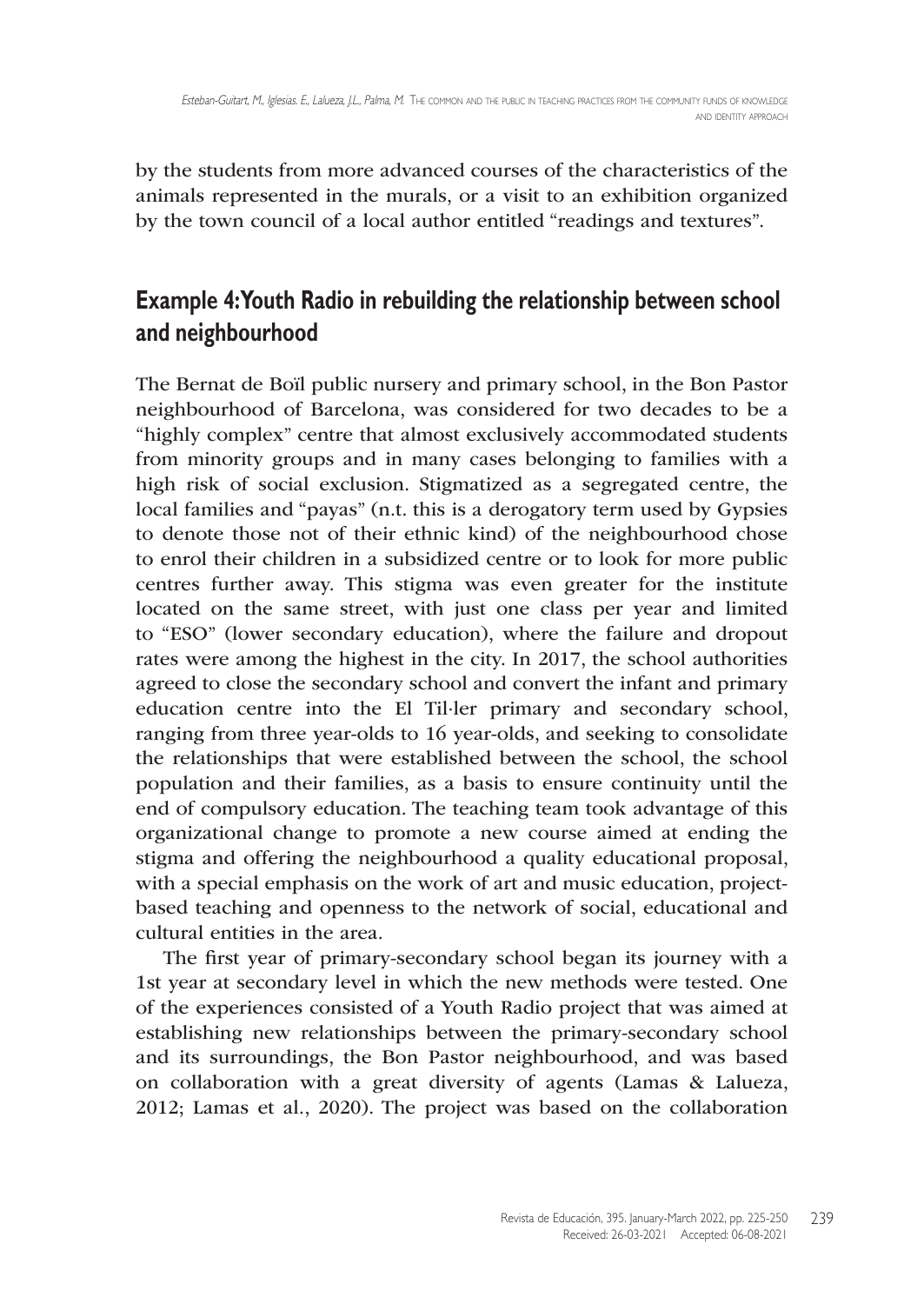of secondary students with university students studying Psychology, Journalism and Audio-visual Communication through a Service Learning program. After investigating the identitary links between the school population and their environment, they went out to interview the neighbourhood on the street and neighbourhood shops. The civic centre made a radio studio available to them where they conducted interviews and recorded audios and videos, which they later posted on Instagram, publicising them through their families. There were also "international correspondents", a group of the same age in a small town in the state of Colorado in the USA, who were carrying out a similar program. Student products were shared in the respective classrooms via links on Instagram, the blog page, or the website, projecting onto a large screen and allowing the students themselves to engage in a synchronous, often animated dialogue that included singing, dancing and sharing music. In several cases, viewing the radio production from the other location instigated a new production by the other group in response. This happened, for example, when Colorado students saw radio advertisements from their peers in Barcelona, in connection with a campaign to recycle bicycles. Colorado students responded by creating a radio ad in Spanish in support of the students' bike campaign that was in turn shared with the Barcelona group and posted on the school's Instagram account (Walker et al., 2021). Finally, some of the videos produced within the framework of the project were screened at the local Library, in an open event that took the form of a popular festival.

#### **Discussion and conclusions**

The four examples presented here allow us to illustrate both the notion of community funds of knowledge and identity, as well as the design of local educational ecosystems within the framework of expanded experiences of school teaching and learning. In the case of Soses, the site – the Iberian town of Gebut – becomes a geographical, historical and cultural space that extends the school teaching-learning processes through the participation of other organizations and agents such as the research group of the University of Lleida, the City Council of the municipality or the Museum of Lleida. In this case, the local educational ecosystem is configured and built from the participation of the educational centre,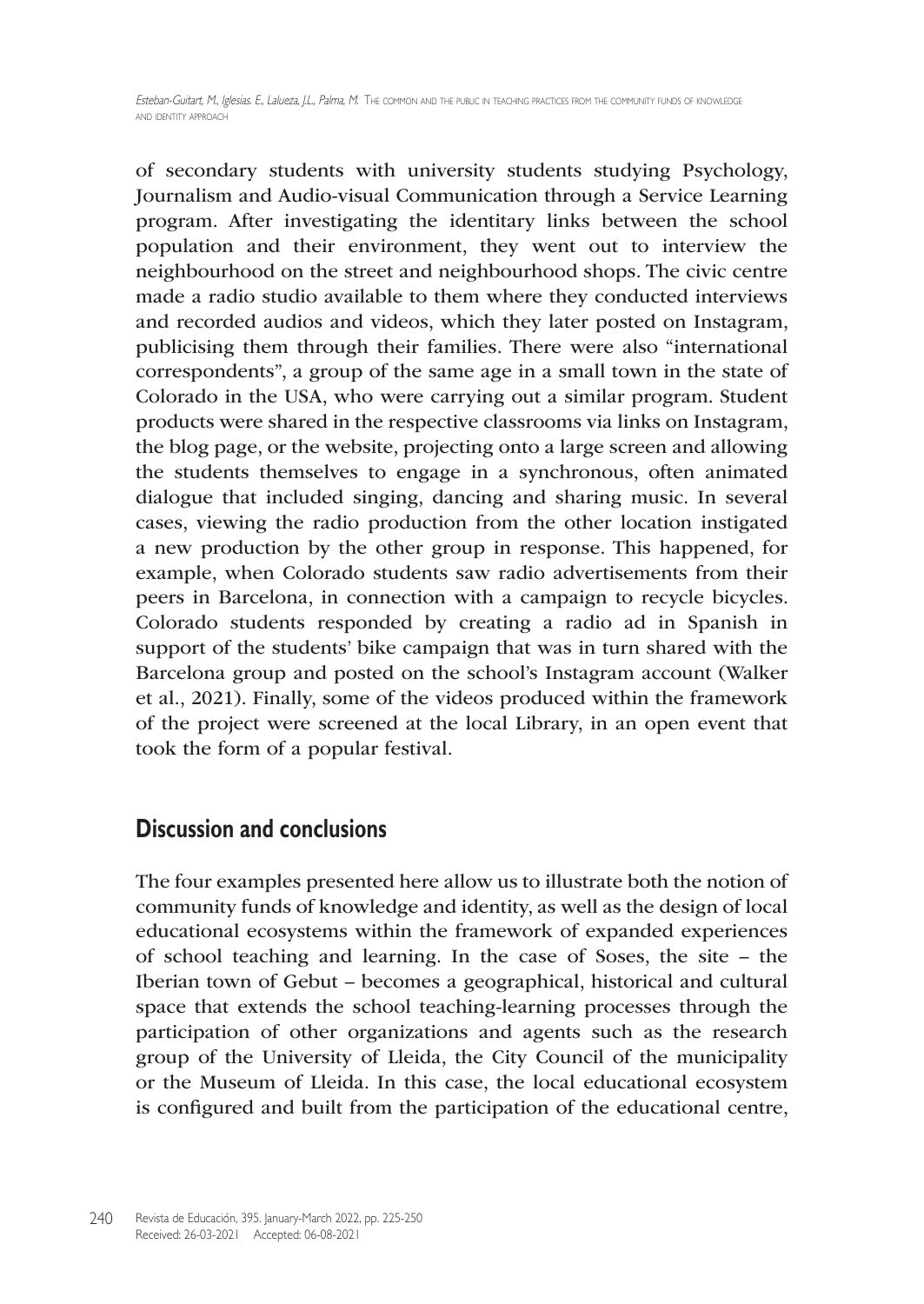the parents' association, the council itself, the Museum, the university's research group, as well as the Segrià Pedagogical Resource Centre. At the same time, historical and cultural heritage becomes an identitary element of the community, as well as a learning vehicle linked to the historical evolution of the area. In this sense, the site is considered a fund of community knowledge and identity as it is pedagogically used through the transversal project designed by the aforementioned local educational ecosystem.

In reference to the "Pequeños Jóvenes Activos" (Active Young Ones) web project, the municipality's volunteers, together with the school, the parents' association, and different entities and agents of the territory collaborate in a shared space, together with the boys and girls, with the purpose of offering different recreational and educational activities in times of confinement derived from the COVID-19 pandemic. The website itself, as a node of resources and experiences, is considered a fund of community knowledge and identity at the service of students and their families. Here, the local educational ecosystem incorporates, in addition to volunteers, the educational centre, families as well as the different entities and organizations of the municipality.

In the example of the municipality of Llardecans, part of the school's physical geography becomes a mural or pedagogical blackboard in which agents of the territory participate (specifically the local artist Lara Costafreda) to contextualize the educational centre, and link it with the community to through contents related to the animals and fauna of the territory. Different objectives and curricular competencies are established (creativity, knowledge of the natural environment) and the building, in its intervention and in its pedagogical use, becomes a fund of community knowledge and identity. On the one hand, knowledge and skills related to the plastic arts or natural sciences are promoted. On the other hand, shared identitary representations and discourses that are linked to the natural environment of the local context are promoted. Again, the use and educational and pedagogical scaffolding is undertaken through a transversal project that incorporates the students themselves, the local artist, the teaching staff, as well as the council itself.

Finally, through the Youth Radio project, it is evident how an educational centre redefines its relationship with its surroundings, specifically with the neighbourhood to which its students belong, since it is constituted as a community fund of local knowledge. So, students are connected with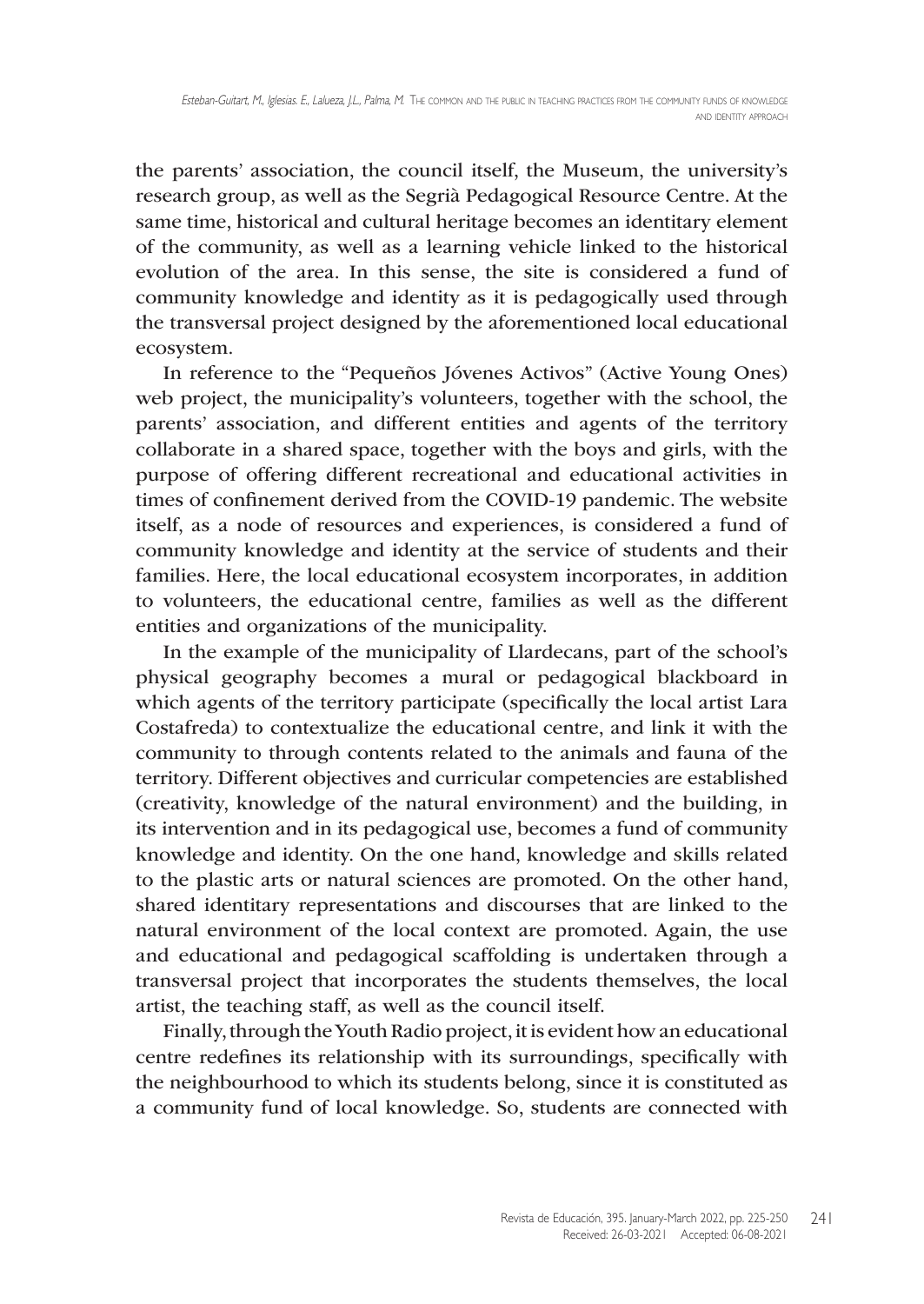their daily environment and the people who inhabit it, in such a way that their own vital context is situated as an object of study, at the same time that inter-institutional alliances are established with the university, the civic centre and the library. In addition, the ecosystem expands through the "translocal" connection, the interaction between two local projects, distant from each other, but capable of generating interdependence and growth logics.

Therefore, the fundamental thesis that underlies this article, and that is illustrated from the notion of community funds of knowledge and identity, proposed here, as well as the four illustrative examples, is that the common and the public are incorporated and at the same time cogenerate in teaching practice stemming from community articulation. The archaeological site of Gebut, the website ["https://www.petitsjovesactius.](https://www.petitsjovesactius.org ) [org](https://www.petitsjovesactius.org )", the artistic intervention at the Arc d'Adà school building and the Youth Radio of the El Til·ler primary secondary school become common goods to extend the processes of school learning and teaching in two ways. In the first place, they are nodes from which they encourage the joint work of different agents, entities and social, educational and community actors. Second, they facilitate learning experiences, as well as identitary experiences, linked to the educational project developed, in addition to the social and community environment. For example, in the case of the Gebut experience, the Iberian town allows the extension and illustration of school content-competencies, as well as to make visible and facilitate processes of collective identification with the historical and cultural past of the region. In fact, different studies show in particular the benefits in cognitive, identity-directive and socio-affective competences of educational projects based on the arts and the cultural heritage of the students, their families and life contexts (Alvarez et al., 2021; Esteban -Guitart et al., 2019; Zhang Yu et al., 2021).

In any case, the examples considered illustrate how educationalpedagogical practice expands and materializes in a singular movement consistent with the idea of ecosystems proposed by Hannon et al. (2019) and Plana (2018) and which is illustrated from the complementarity of the following dimensions: a) *Inter-institutional* (implies the formalized participation of schools, universities, town halls, museums, civic centres, libraries...); b) *Intergenerational* (interaction and mutual learning between schoolchildren, university students, adults and older people in the community, professionals...); and c) *Intersectoral* (schoolchildren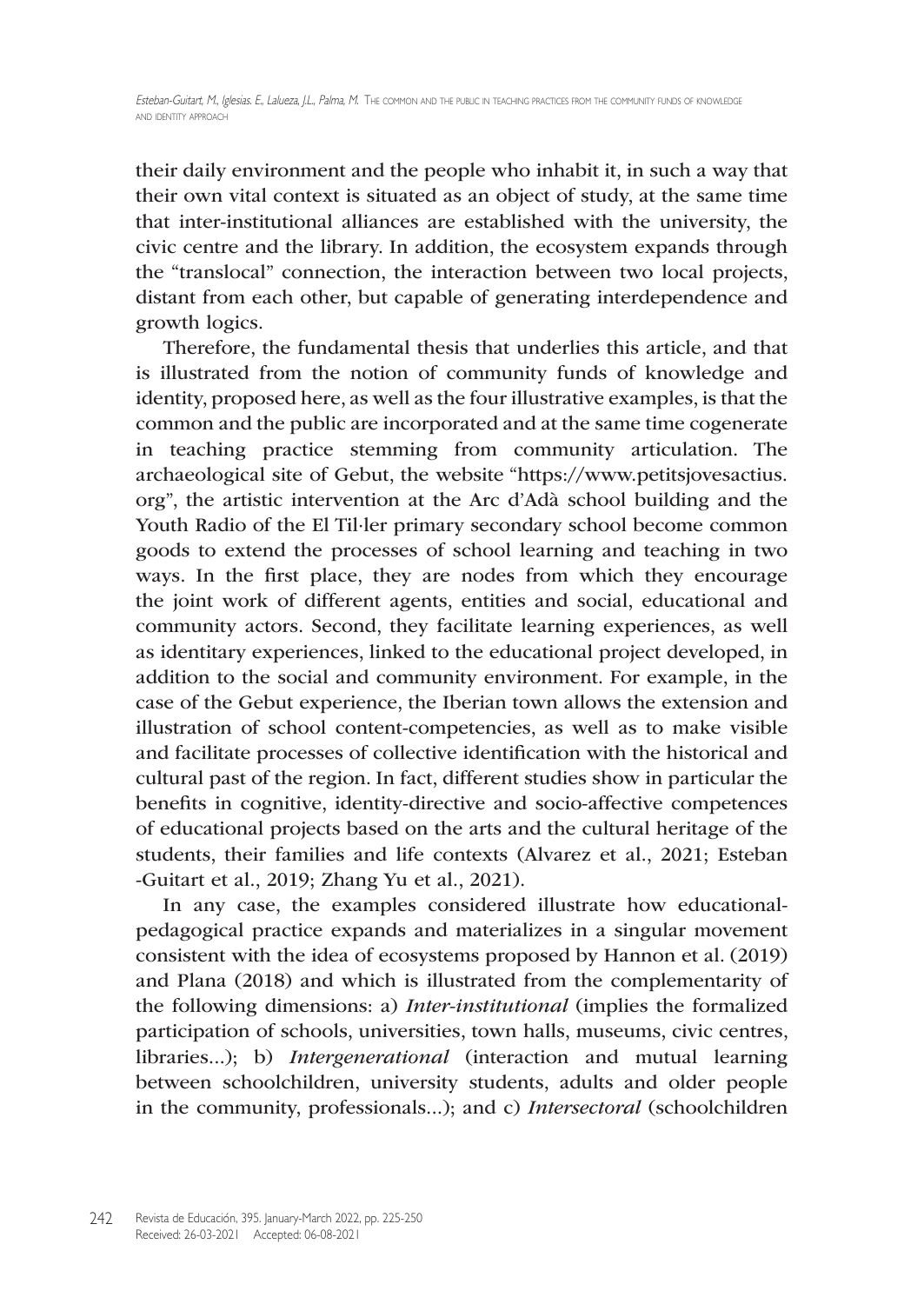and educators collaborate with university students, educators, cultural agents, social activists, artists). In this way, the complementarity of the dimensions described coincides with the space of action and interdependence of agents and learning that make up local ecosystems. On the other hand, the generalization of experiences such as those described here entails valuing these dimensions as necessary conditions to generate local educational ecosystems, and with them facilitate the creation of teaching and learning practices based on what are considered both public and common goods as they are the result of the democratichorizontal co-participation of different services, agents, institutions and social, educational and community resources.

Likewise, the notion of community funds of knowledge and identity underlies the consideration in relation to the community-public sphere as a distributed space of potentially educational resources, services and social agents. This idea is in tune with the notion of "learning ecologies" (Barron, 2004) understood as a set of contexts, both physical and virtual, that potentially provide learning opportunities, in their unique configuration of activities, physical-material resources, as well as social relationships of accompaniment, collaboration and teaching. However, it transcends it, since it does not only consider the learning opportunities, services, artefacts and resources of the learner, at the individual level, but especially the social and community actors, as well as institutions, facilities and physical-cultural spaces that the educational institution can potentially have.

However, and in the light of the above, for these local educational ecosystems to be implemented, some conditions are required that underlie the four examples described above, and that also help with the design of similar experiences in other school contexts. First, coparticipation and co-design processes are required (Penuelet al., 2020). Which means a recognition of educational opportunities both inside and outside of school. This is an aspect that is included in literature under the mandate of learning, not only *throughout*, but also *across* people's lives (Barron and Bell, 2015; Esteban-Guitart, 2016; Esteban-Guitart et al., 2018; Esteban-Guitart et al., 2017; Subero et al., 2017). On the other hand, the experiential base supports the different actions, that is, they are based on acting, doing and experiencing (Gee & Esteban-Guitart, 2019); what on the other hand characterizes the system as permanently in motion, in tension, in development. Here, two aspects of this characteristic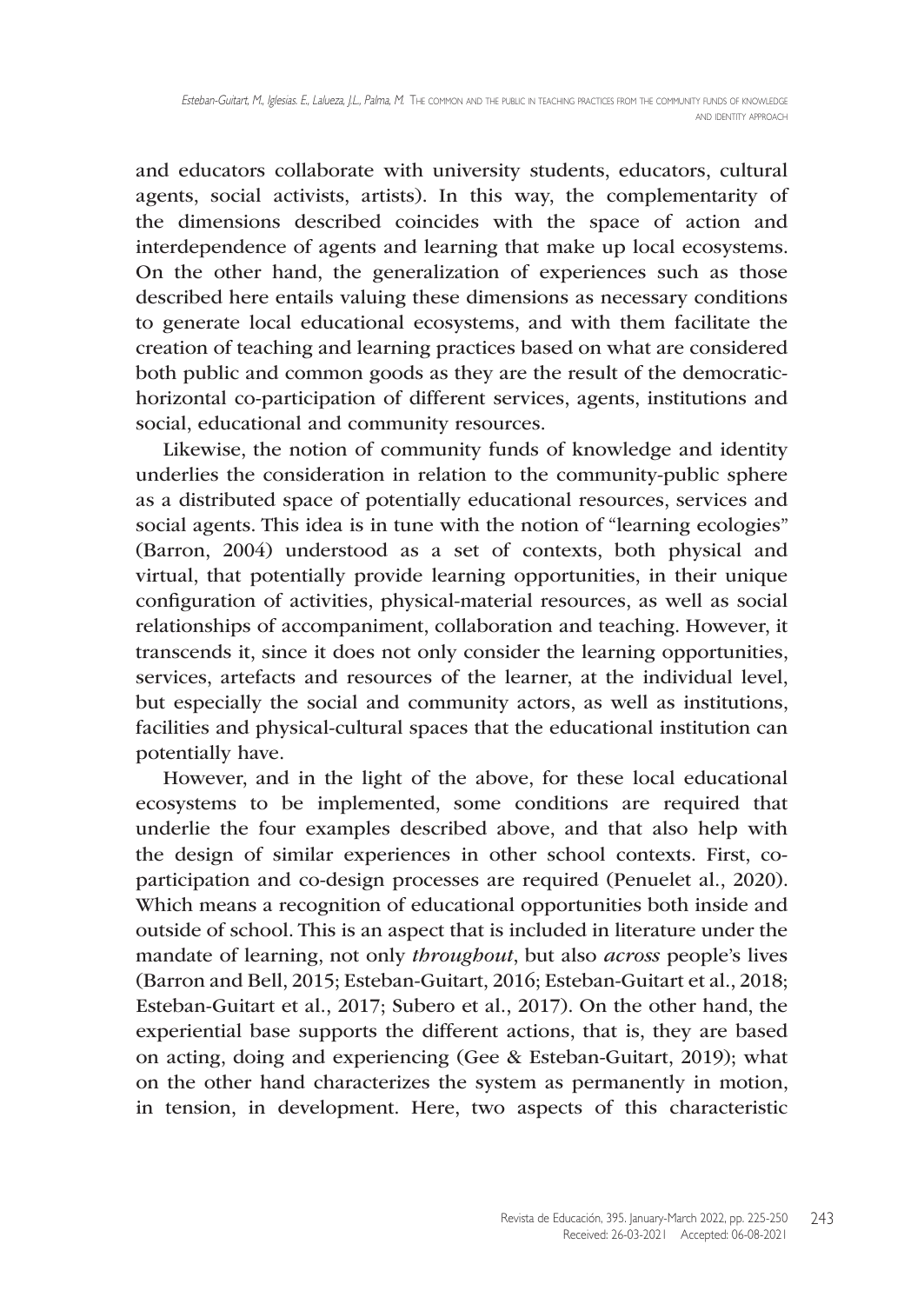should be highlighted. First, the importance of shared action in the development (design and implementation) of the educational project or action. What Jenins et al. (2015) call "doing it together" as opposed to "doing it yourself". Second, the fact that such collective and participatory action is based, and at the same time oriented, on the contribution to a common product considered by us as a community fund of knowledge and identity. That is to say, the archaeological site, the website, the artistic intervention at the school building or the knowledge about the school neighbourhood broadcast over the radio are, at the same time, intellectual and experiential resources, knowledge and skills of the community and identitary devices for the recognition of the place and its people.

Ultimately, they are collective artefacts that become common and public goods from the participation of different organizations and people, potentially connecting different spaces, times and social, community and educational agents. Which brings us back to the ecological-systemic perspective of Bronfenbrenner according to which, in his notion of mesosystem: "the development potential of an upbringing scenario is increased as a function of the number of supportive links between that scenario and other contexts in which the child and the adults responsible for their care are inserted. Such interrelationships can take the form of shared activities, two-way communication and information provided to each scenario about the others " (Bronfenbrenner, 1985, pp. 51-52 The same author, in another text (Bronfenbrenner, 1987), referred in this sense to the need to establish educational continuities between different contexts and life practices translated into the appearance of mutual trust, positive orientation, consensus of goals, as well as balance of powers (Gifre & Esteban-Guitart, 2012).

On the other hand, the development of these experiences is a hybrid between innovation and research, in what Bronfengrenner called "experiments by design" (Cole, 2016; Gutiérrez & Vossoughi, 2010; Lalueza et al., 2020). That is to say, forms of intervention that are oriented towards goals defined by the educational community, that are useful to its interests and from which it is expected to obtain positive results for the development of its members, but that are at the same time models subject to scrutiny in the framework of research projects. This makes it possible to evaluate its operation and its results in a real environment over long periods of time. In this long-term line of research, studies and conceptualizations are necessary in relation to three fundamental aspects.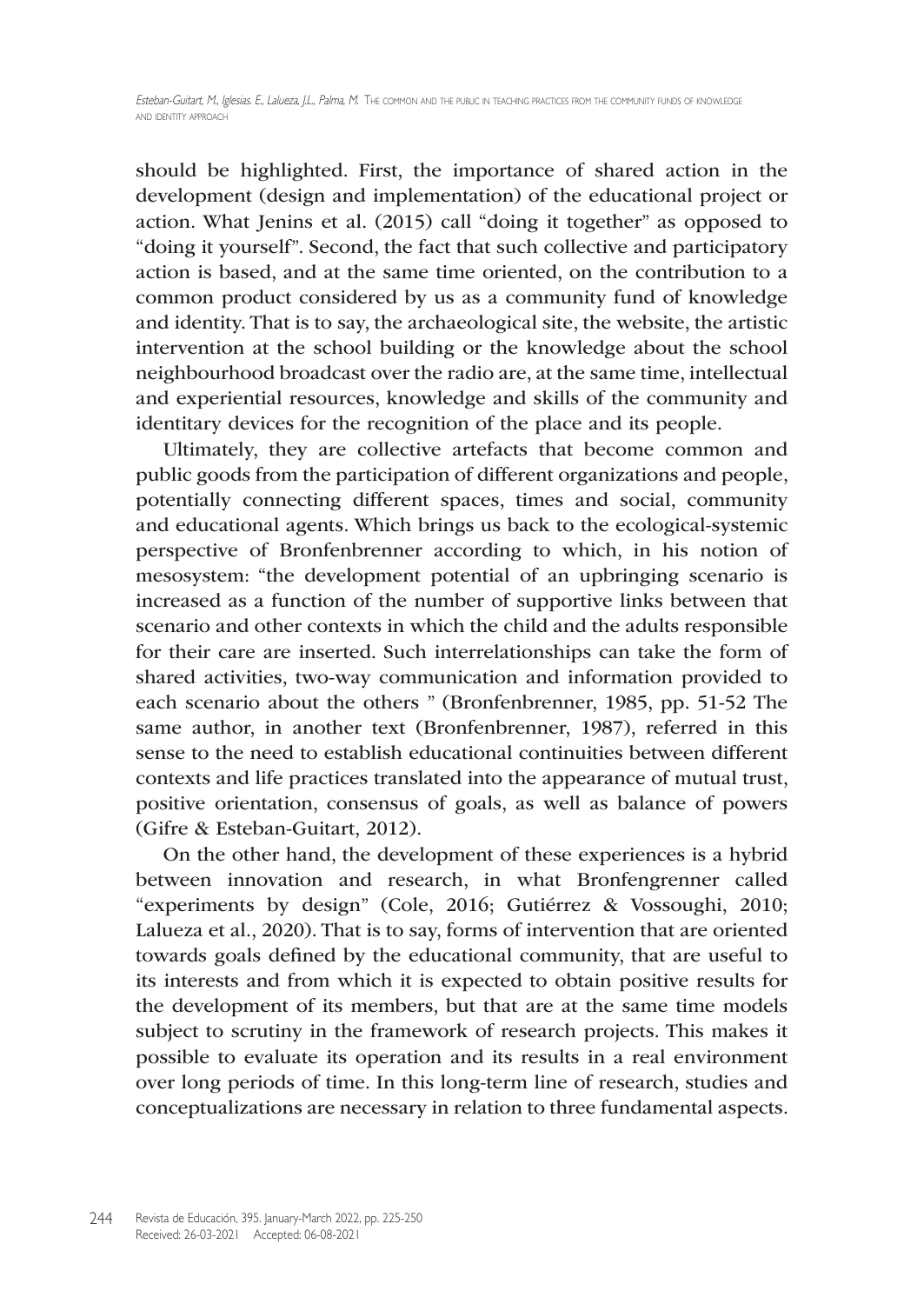In the first place, the very notion of community funds of knowledge and identity, only exposed here. Second, the methodological challenges of local educational ecosystems. In other words, what processes, mechanisms and conditions enable, or limit, its materialization? Finally, and thirdly, a broad bank of experiences is required to identify and document what we consider here as public and community teaching processes based on the perspective of funds of community knowledge and identity.

#### **References**

- Alvarez, I., Velasco, M. M., & Humanes, P. R. (2021). Linking curriculum content to students' cultural heritage in order to promote inclusion: an analysis of a learning-through-the arts project. *International Journal of Inclusive Education*. [https://doi.org/10.1080/13603116.2021.19004](https://doi.org/10.1080/13603116.2021.1900425) [25](https://doi.org/10.1080/13603116.2021.1900425)
- Bruner, J. (1997). *La educación, puerta de la cultura*. Visor.
- Barron, B. (2004). Learning ecologies for technological fluency: gender and experience differences. *Journal of Educational Computing Research*, *31*, 1-36. [https://doi.org/10.2190/1N20-](https://doi.org/10.2190/1N20)VV12-4RB5-33VA
- Barron, B., & Bell, P. (2015). Learning Environments in and out of School. In L. Corno y E. Anderman (Eds.), *Handbook of Educational Psychology* (pp. 323-336). Routledge.
- Bronfenbrenner, U. (1985). Contextos de crianza del niño. Problemas y prospectiva. *Infancia y Aprendizaje*, *29*, 45-55.
- Bronfenbrenner, U. (1987). *La ecología del desarrollo humano. Experimentos en entornos naturales y diseñados*. Paidós.
- Cole, M. (2016). Designing for development: Across the scales of time*. Developmental Psychology, 52*(11), 1679–1689. [https://doi.](https://doi.org/10.1037/dev0000156) [org/10.1037/dev0000156](https://doi.org/10.1037/dev0000156)
- Coll, C. (2004). La misión de la escuela y su articulación con otros escenarios educativos: reflexiones en torno al protagonismo y los límites de la educación escolar. En COMIE (Ed.). *VI Congreso Nacional de Investigación Educativa. Conferencias Magistrales* (pp.15-56). Comité Mexicano de Investigación Educativa.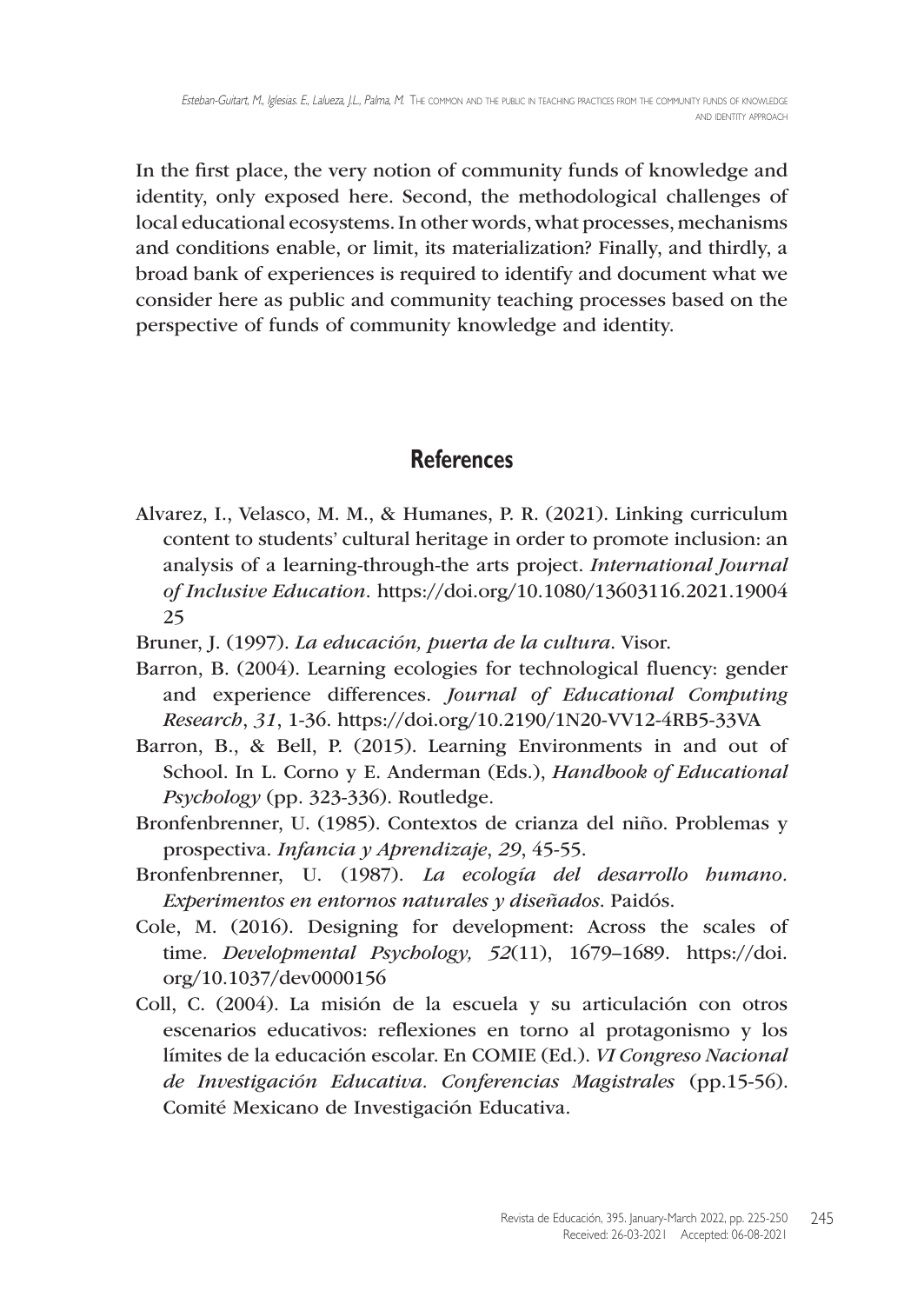- Coll, C., & Falsafi, L. (2010). Learner identity. An educational and analytical tool. *Revista de Educación, 353*, 211-233.
- Coll, C., Esteban-Guitart, M. y Iglesias, E. (2020). *Aprendizaje con sentido y valor personal. Experiencias, recursos y estrategias de personalización educativa*. Graó.
- Engel, A., & Coll, C. (2021). La identidad de aprendiz: el modelo de Coll y Falsafi. *Papeles de Trabajo sobre Cultura, Educación y Desarrollo Humano, 17*(1), 1-12.
- Esteban-Guitart, M. (2012). Towards a multimethodological approach to identification of funds of identity, small stories and master narratives. *Narrative Inquiry*, *22*(1), 173-180. [https://doi.org/10.1075/](https://doi.org/10.1075/ni.22.1.12est) [ni.22.1.12est](https://doi.org/10.1075/ni.22.1.12est)
- Esteban-Guitart, M. (2016). *Funds of identity. Connecting meaningful learning experiences in and out of school*. Cambridge University Press.
- Esteban-Guitart, M. (2021). Advancing the funds of identity theory: a critical and unfinished dialogue. *Mind, Culture, and Activity*, *28*(2), 169-179. <https://doi.org/10.1080/10749039.2021.1913751>
- Esteban-Guitart, M., & Moll, L. (2014b). Funds of identity. A new concept based on Funds of knowledge approach. *Culture & Psychology*, *20*(1), 31-48.<https://doi.org/10.1177/1354067X13515934>
- Esteban-Guitart, M., & Saubich, X. (2013). La práctica educativa desde la perspectiva de los fondos de conocimiento e identidad. *Teoría de la Educación. Revista Interuniversitaria*, *25*(2), 189-211. [https://doi.](https://doi.org/10.14201/11583) [org/10.14201/11583](https://doi.org/10.14201/11583)
- Esteban-Guitart, M., Coll, C., & Penuel, W. (2018). Learning across settings and time in the Digital Age. *Digital Education Review*, *33*, 1-16. [https://](https://doi.org/10.1344/der.2018.33) [doi.org/10.1344/der.2018.33.](https://doi.org/10.1344/der.2018.33)%25p
- Esteban-Guitart, M., Serra, J. M., & Llopart, M. (2018). The role of the study group in the Funds of knowledge approach. *Mind, Culture, and Activity*, *25*(3), 216-228. [https://doi.org/10.1080/10749039.2018](https://doi.org/10.1080/10749039.2018.1448871) [.1448871](https://doi.org/10.1080/10749039.2018.1448871)
- Esteban-Guitart, M., Serra, J. M., & Vila, I. (2017). Informationalism and informalization of learnings in 21st century. A qualitative study on meaningful learning experiences. *Social and Education History*, *6*(1), 1-25. <https://doi.org/10.17583/hse.2017.2111>
- Esteban-Guitart, M., Lalueza, J. L., Zhang-Yu, C., & Llopart, M. (2019). Sustaining students' cultures and identities. A qualitative study based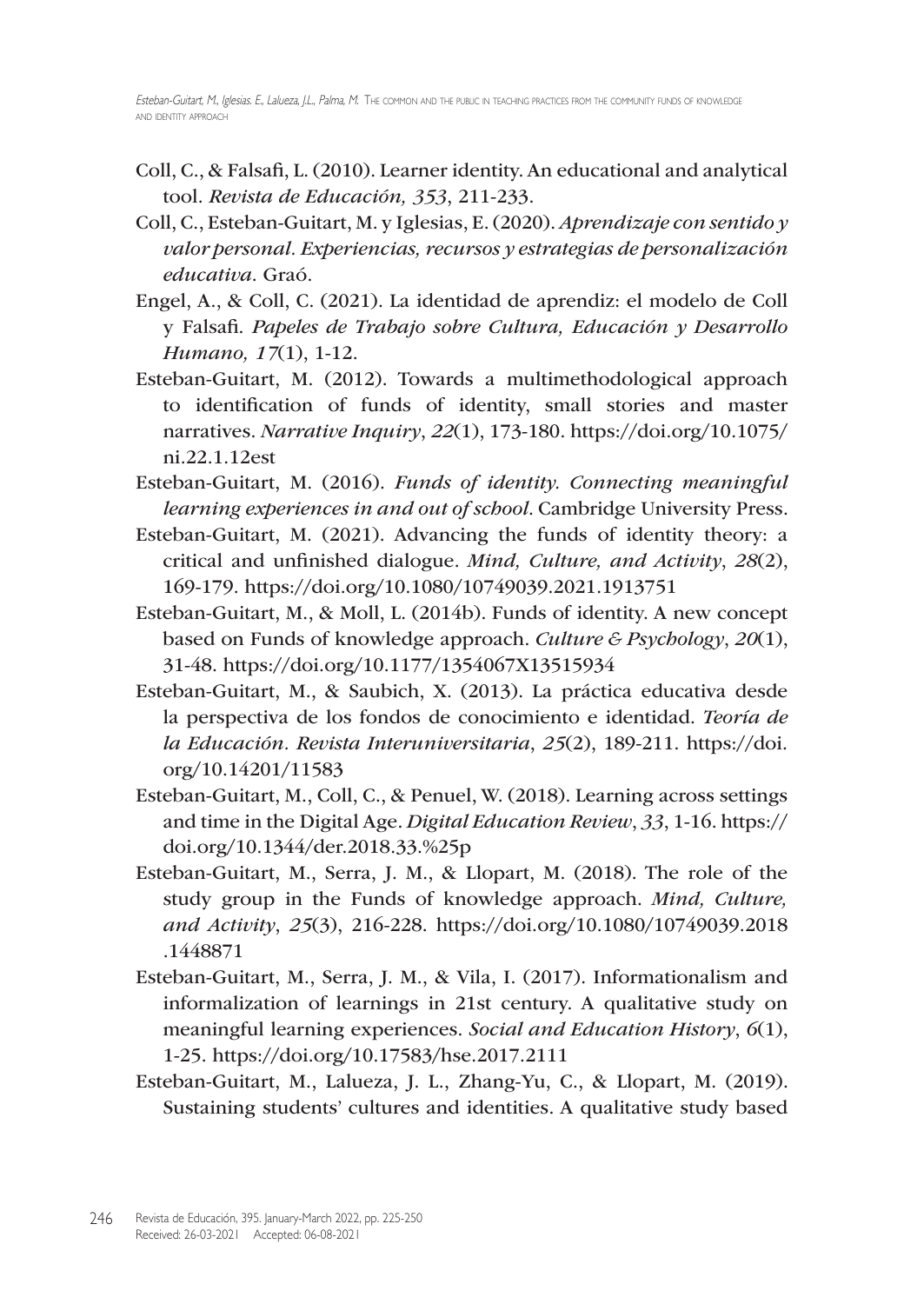on the Funds of knowledge and identity approaches. *Sustainability*, *11*(12), 3400. <https://doi.org/10.3390/su11123400>

- Gee, J. P., & Esteban-Guitart, M. (2019). El diseño para el aprendizaje profundo en los medios de comunicación sociales y digitales. *Comunicar*, *58*, 9-18. <https://doi.org/10.3916/C58>-2019-01
- Gifre, M., & Esteban-Guitart, M. (2012). Consideraciones educativas de la perspectiva ecológica de Urie Bronfenbrenner. *Contextos Educativos*, *15*, 79-92.
- González, N., Moll, L., & Amanti, C. (2005). *Funds of knowledge. Theorizing practices in households, communities, and classrooms*. Lawrence Erlbaum Associates.
- Grau, R. (2020). *Repensar l'ESO. Explorant nous escenaris*. Rosa Sensat.
- Gutiérrez, K. D., & Vossoughi, S. (2010). Lifting off the ground to return anew: Mediated praxis, transformative learning and social design experiments. *Journal of Teacher Education, 61*(1–2), 100–117.
- Hannon, V., Thomas, L., Ward, S., & Beresford, T. (2019). *Local learning ecosystems: emerging models*. Innovation Unit.
- Iglesias Vidal, E., & Esteban-Guitart, M. (2020). ¿Puede la personalización del aprendizaje de base comunitaria contribuir a la Educación Inclusiva? *Revista de Educación Inclusiva, 13*(2), 231- 247.
- Iglesias, E., González-Patiño, J., Lalueza, J. L., & Esteban-Guitart, M. (2020). Manifiesto en tiempos de pandemia: por una educación crítica, intergeneracional, sostenible y comunitaria. *Revista Internacional de Educación para la Justicia Social*, *9*(2), 181-198. [https://doi.](https://doi.org/10.15366/riejs.2020.9.3.010) [org/10.15366/riejs.2020.9.3.010](https://doi.org/10.15366/riejs.2020.9.3.010)
- Jenkins, H., Ito, M., & Boyd, D. (2015). *Participatory culture in a networked era: A conversation on youth, learning, commerce, and politics*. Polity Press.
- Lalueza, J. L., Sánchez-Busqués, S., & García-Romero, D. (2020). Following the trail of the 5th Dimension: University-community partnership to design educational environments. *Mind, Culture & Activity 27*(2), 132- 139. <https://doi.org/10.1080/10749039.2019.1611859>
- Lamas, M., & Lalueza, J. L. (2012). Apropiación de un modelo colaborativo en escuelas multiculturales con alumnado en situación de exclusión social. *Cultura y Educación*, *24(2),* 177-191. [https://doi.](https://doi.org/10.1174/113564012804932083) [org/10.1174/113564012804932083](https://doi.org/10.1174/113564012804932083)
- Lamas, M., Sánchez-Busqués, S., & Lalueza, J. L. (2020). Changes in school through a long-term project of action research. Building bridges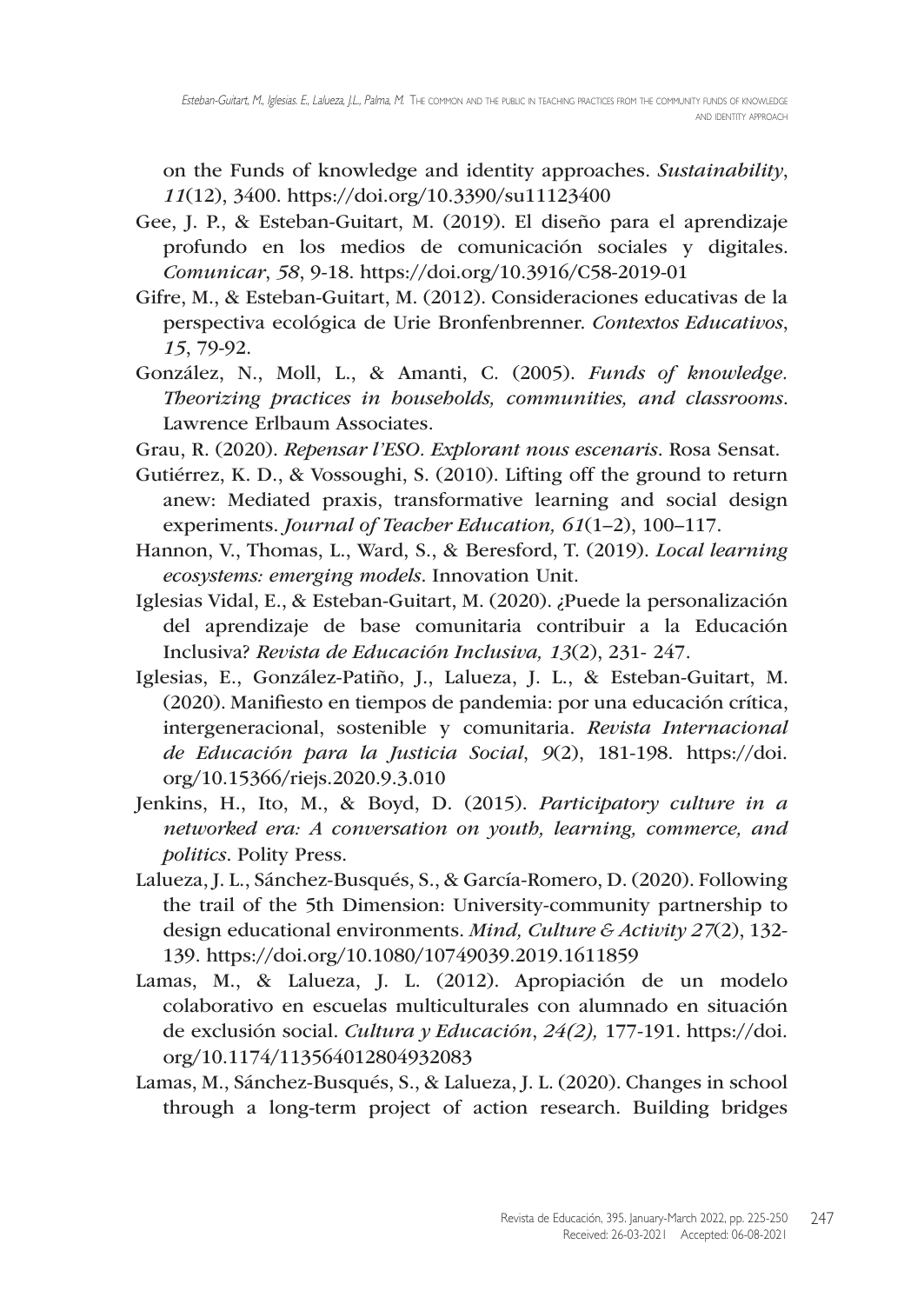between school practice and Roma communities. *Educational Action Research, 28*(1), 22-37*.* [https://doi.org/10.1080/09650792.2018.15097](https://doi.org/10.1080/09650792.2018.1509721) [21](https://doi.org/10.1080/09650792.2018.1509721)

- Lorenzo, M., Míguez, G., & Cernadas, F. (2020). ¿Pueden contribuir los fondos de conocimiento a la participación de las familias gitanas en la escuela? Bases para un proyecto educativo. *Teoría de la Educación. Revista Interuniversitaria*, *31*(1), 191-211. [https://doi.org/10.14201/](https://doi.org/10.14201/teri.21299) [teri.21299](https://doi.org/10.14201/teri.21299)
- Jovés, P., Siqués, C., & Esteban-Guitart, M. (2015). The Incorporation of Funds of Knowledge and Funds of Identity of Students and their Families into Educational Practice. A Case Study from Catalonia, Spain. *Teaching and Teacher Education, 49,* 68-77. [https://doi.org/10.1016/j.](https://doi.org/10.1016/j.tate.2015.03.001) [tate.2015.03.001](https://doi.org/10.1016/j.tate.2015.03.001)
- Ligorio, M. (2010). Dialogical relationship between identity and learning. *Culture & Psychology*, *16*(1), 93-107. [https://doi.](https://doi.org/10.1177/1354067X09353206) [org/10.1177/1354067X09353206](https://doi.org/10.1177/1354067X09353206)
- Llopart, M. y Esteban-Guitart, M. (2018). Funds of knowledge in 21st century societies: Inclusive educational practices for under-represented students. A literature review. *Journal of Curriculum Studies*, *50*(2), 145-161. <https://doi.org/10.1080/00220272.2016.1247913>
- Llopart, M., Serra, J. M., &Esteban-Guitart, M. (2018). Teachers' perceptions of the benefits, limitations, and areas for improvement of the funds of knowledge approach. A qualitative study. *Teachers and Teaching. Theory and practice*, *24*(5), 571-583. [https://doi.org/10.1080/135406](https://doi.org/10.1080/13540602.2018.1452729) [02.2018.1452729](https://doi.org/10.1080/13540602.2018.1452729)
- Llopart, M., Vilagran, I., Güell, C., & Esteban-Guitart, M. (2017). Las visitas etnográficas a los hogares de los estudiantes como estrategia para crear lazos de confianza entre docentes y familias. *Pedagogia i Treball Social: Revista de Ciències Socials Aplicades*, *6*(1), 70-95.
- Marshall, E., & Toohey, K. (2010). Representing family: community funds of knowledge, bilingualism and multimodality. *Harvard Educational Review*, *80*(2), 221-241. [https://doi.org/10.17763/](https://doi.org/10.17763/haer.80.2.h3446j54n608q442) [haer.80.2.h3446j54n608q442](https://doi.org/10.17763/haer.80.2.h3446j54n608q442)
- Moll, L. (1997). Vygotsky, la educación y la cultura en acción. En A. Álvarez (Ed.), *Hacia un currículum cultural. La vigencia de Vygotski en la educación* (pp. 39-53). Fundación Infancia y Aprendizaje.
- Moll, L. (2019). Elaborating funds of knowledge: Communityoriented practices in international contexts. *Literacy Research:*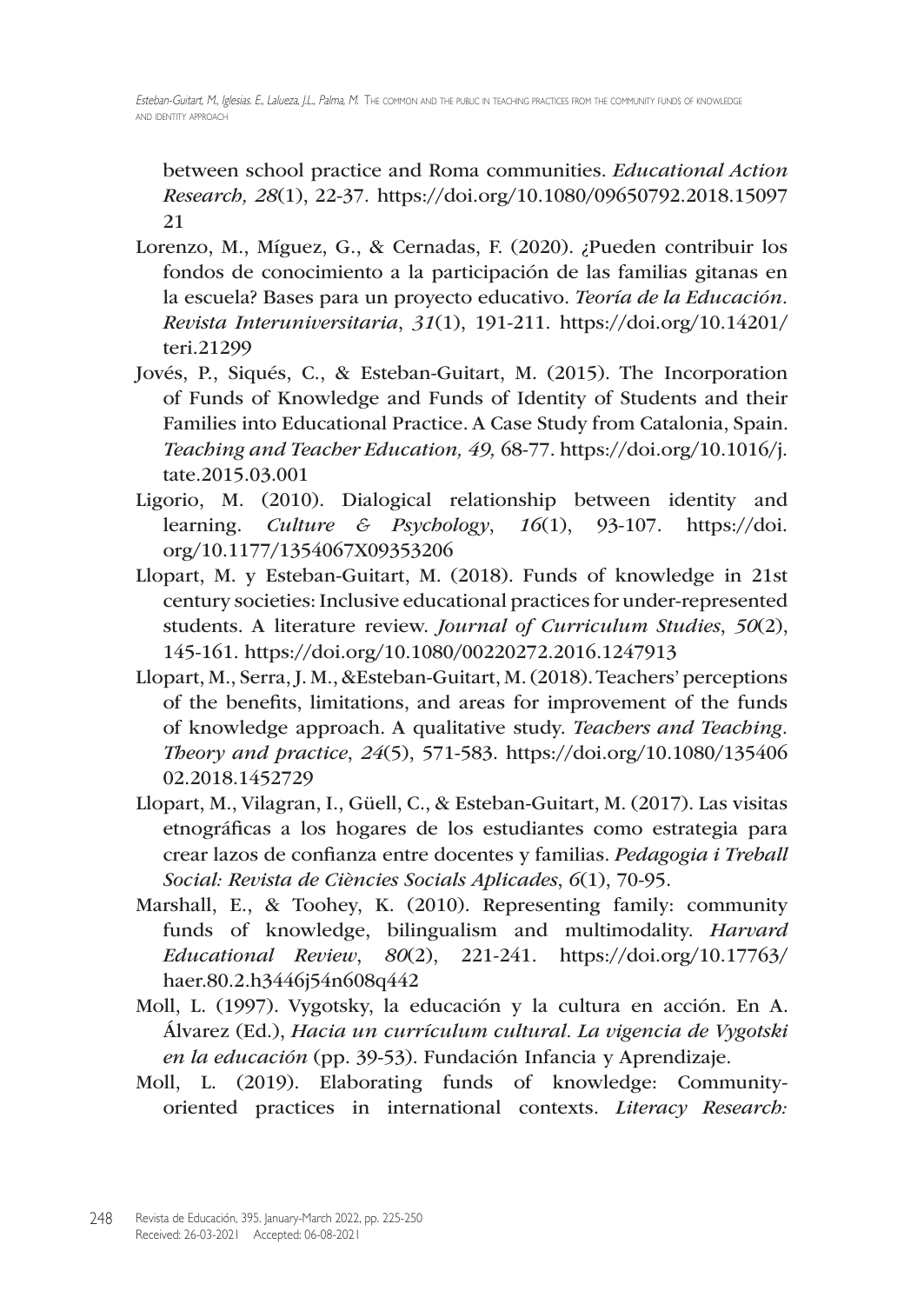*Theory, Method, and Practice*, *68*(1), 130-138. [https://doi.](https://doi.org/10.1177/2381336919870805) [org/10.1177/2381336919870805](https://doi.org/10.1177/2381336919870805)

- Moll, L. C., Amanti, C., Neff, D., & González, N. (1992). Funds of knowledge for teaching: using a qualitative approach to connect homes and classrooms. *Theory Into Practice*, *31*(2), 132-141. [https://](https://doi.org/10.1080/00405849209543534) [doi.org/10.1080/00405849209543534](https://doi.org/10.1080/00405849209543534)
- Penuel, W., Riedy, R., Barber, M., Peurach, D., LeBouef, W., & Clark, T. (2020). Principles of collaborative education research with stakeholders: Toward requirements for a new research and development infrastructure. *Review of Educational Research*, *90*(5), 627-674. <https://doi.org/10.3102/0034654320938126>
- Plana, J. (2018). El ecosistema educativo local como un espacio de personalización del aprendizaje. En C. Coll (coord.), *La personalización del aprendizaje. Dosier Graó.* (p. 89). Graó.
- Roca, M. (2020). Fem escola. Descobrim Gebut. *Guix*, *466*, 69-70.
- Rodriguez, G. (2013). Power and agency in education: Exploring the pedagogical dimensions of funds of knowledge. *Review of Research in Education*, *37*(1), 87-120. <https://doi.org/10.3102/009173212462686>
- Subero, D., Vujasinovic, E., & Esteban-Guitart, M. (2017). Mobilising funds of identity in and out of school. *Cambridge Journal of Education*, *47*(2), 247-263. <https://doi.org/10.1080/0305764X.2016.1148116>
- Vila, I. y Esteban-Guitart, M. (2017). *Familia, escuela y comunidades en las sociedades del siglo XXI*. Horsori.
- Volman, M., & Gilde, J. (2021). The effects of using students' funds of knowledge on educational outcomes in the social and personal domain. *Learning, Culture and Social Interaction*, *28*, 100472. [https://](https://doi.org/10.1016/j.lcsi.2020.100472) [doi.org/10.1016/j.lcsi.2020.100472](https://doi.org/10.1016/j.lcsi.2020.100472)
- Walker, D., Lalueza, J. L., Marín-Suazo, C., & VanBeek, E. (2021). Developing the Imagination Within Funds of Identity: Insights from Translocal Youth Radio. *Mind, Culture and Activity.* [https://doi.org/1](https://doi.org/10.1080/10749039.2020.1863428) [0.1080/10749039.2020.1863428](https://doi.org/10.1080/10749039.2020.1863428)
- Whyte, K., & Karabon, A. (2016). Transforming teacher-family relationships: Shifting roles and perceptions of home visits through the Funds of Knowledge approach. *Early Years. An International Journal*, *36*(2), 207–221. <https://doi.org/10.1080/09575146.2016.1139546>
- Zhang-Yu, C., García-Díaz, S., García-Romero, D., & Lalueza, J. L. (2021). Funds of identity and self-exploration through artistic creation: